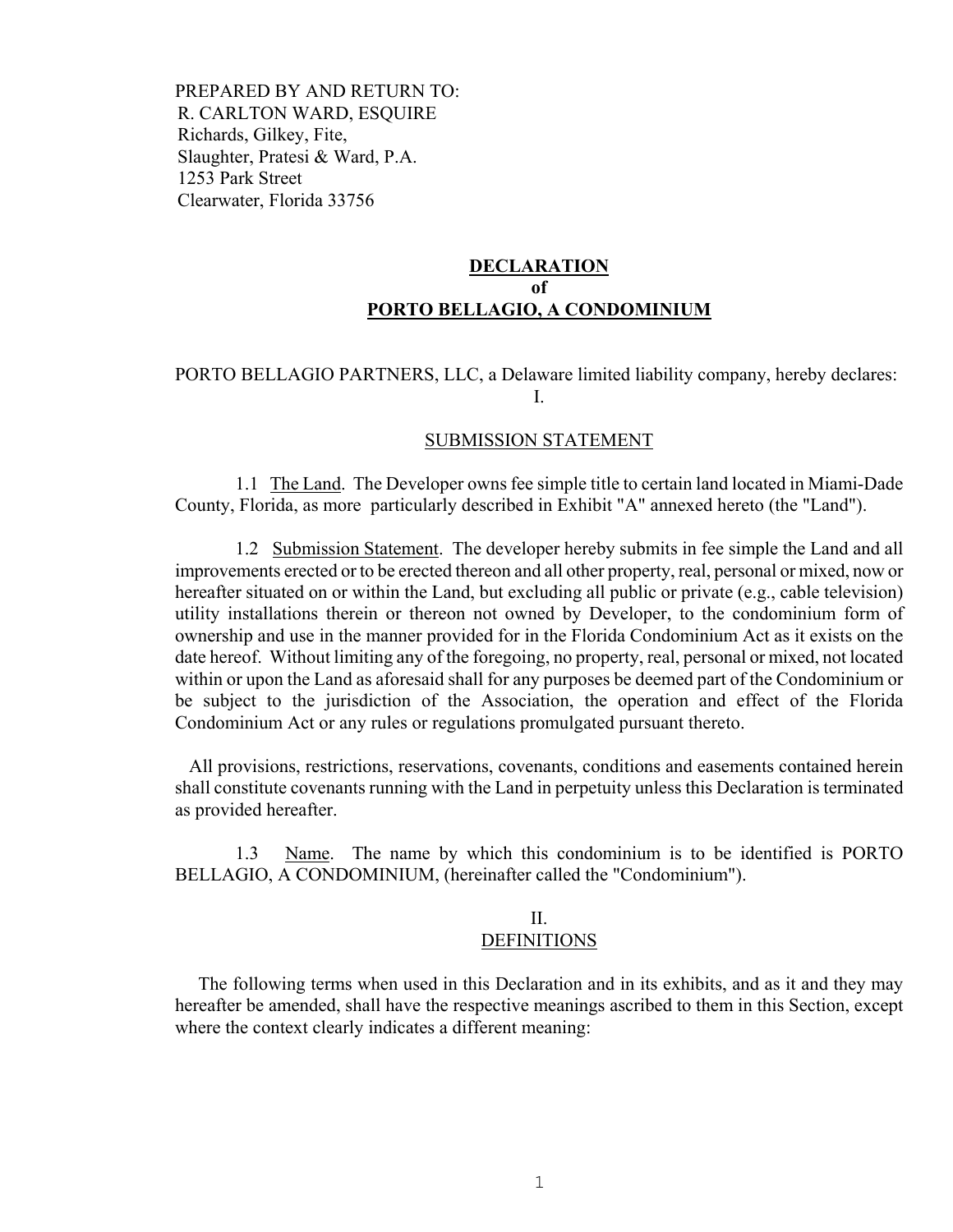2.1 "Act" means the Condominium Act (Chapter 718 of the Florida Statutes) as it exists on the date hereof.

 2.2 "Articles" or "Articles of Incorporation" means the Articles of Incorporation of the Association, as amended from time to time, a copy of which is attached hereto as Exhibit "B" and incorporated herein.

 2.3 "Assessment" means a share of the funds required for the payment of Common Expenses which, from time to time, is assessed against the Unit Owner.

 2.4 "Association" means PORTO BELLAGIO CONDOMINIUM ASSOCIATION, INC., a Florida corporation, not for profit, the sole entity responsible for the operation of the Condominium.

 2.5 "Association Property" means the property, real and personal, in which title or ownership is vested in, or which is dedicated on a recorded plat or leased to the Association for the use and benefit of its members.

 2.6 "Balcony", "Patio" and "Terrace" shall have the same meaning and be interchangeable for the purposes of this Declaration and its exhibits and any rules and regulations.

2.7 "Board of Directors" or "Board" means the Board of Directors of the Association.

 2.8 "Building" means the structure(s) in which the Units and the common elements are located, regardless of the number of such structures, which are located on the Condominium Property.

 2.9 "Bylaws" means the Bylaws of the Association, as amended from time to time, a copy of which is attached hereto as Exhibit "C" and incorporated herein.

2.10 "Common Elements" mean and include:

(a) The portions of the Condominium Property which are not included within the Units.

 (b) Easements through Units for conduits, ducts, plumbing, wiring and other facilities for the furnishing of utility and other services to Units and the Common Elements.

 (c) An easement of support in every portion of a Unit which contributes to the support of the Building.

 (d) The property and installations required for the furnishing of utilities and other services to more than one Unit or to the Common Elements.

 (e) Any other parts of the Condominium Property designated as Common Elements in this Declaration.

 (f) The storm water management system located and constructed on the Condominium Property.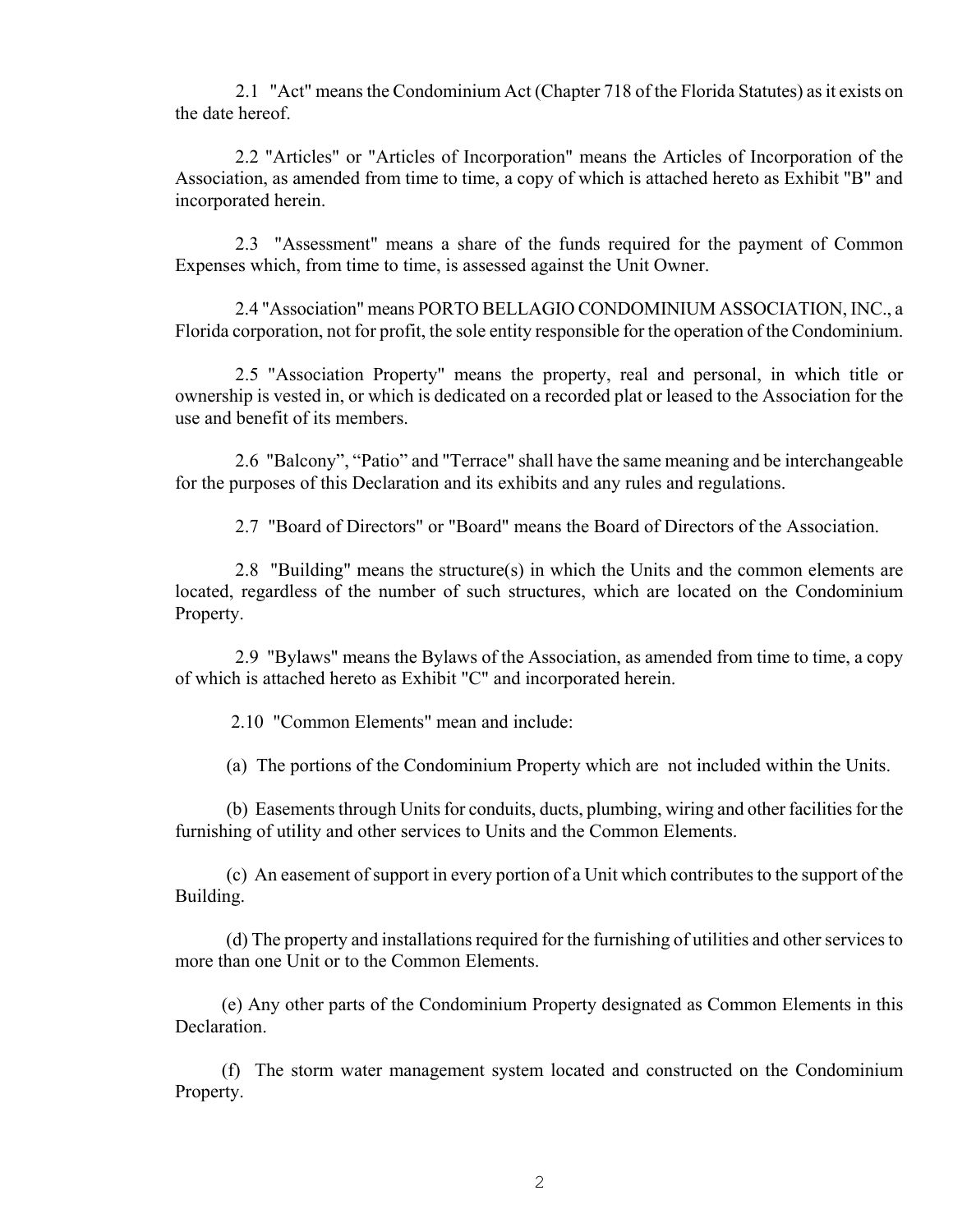2.11 "Common Expenses" mean all expenses incurred by the Association for the Condominium and charges assessed or imposed against Units in the Condominium by the Association, as authorized by the Act. If approved by the Board of Directors, "Common Expenses" shall include the cost of a master television antenna or satellite system, or cable television service, internet access service or other bulk service obtained pursuant to bulk contracts or otherwise made available for use by all Unit Owners. For all purposes of this Declaration, "Common Expenses" shall also include all reserves required by the Act or otherwise established by the Association, regardless of when reserve funds are expended.

 2.12 "Common Surplus" means the excess of all receipts of the Association collected on behalf of the Association (including, but not limited to, assessments, rents, profits and revenues on account of the Common Elements), over the amount of Common Expenses.

 2.13 "Condominium Parcel" means a Unit together with the undivided share in the Common Elements which is appurtenant to said Unit; and when the context permits, the term includes all other appurtenances to the Unit.

 2.14 "Condominium Property" means the Land, Improvements and other property described in Section 1.2 hereof, subject to the limitations thereof and exclusions therefrom.

2.15 "County" means the County of Miami-Dade, State of Florida.

 2.16 "Declaration" or "Declaration of Condominium" means this instrument, as it may be amended from time to time.

 2.17 "Developer" means PORTO BELLAGIO PARTNERS, LLC, a Delaware limited liability company, its successors and such of its assigns as to which its rights hereunder are assigned by written instrument recorded in the public records of the County. Such assignment may be made on an exclusive or non-exclusive basis, may be conditional or unconditional, and may be an assignment of all or only portions of its rights as Developer hereunder; provided, however, that no such assignment shall make any assignee the Developer for purposes hereof unless such assignment is an assignment of all of Developer's rights hereunder, is exclusive, except as to any previously assigned rights, and the assignee expressly accepts said assignment by written instrument recorded in the public records of the County.

 2.18 "Improvements" mean all structures and artificial changes to the natural environment (exclusive of landscaping) located on the Property, but not limited to, the Building.

 2.19 "Institutional Mortgagee" means a bank, savings and loan association, insurance company, real estate or mortgage investment trust, pension fund, an agency of the United States Government, mortgage banker, the Federal National Mortgage Association ("FNMA"), the Federal Home Loan Mortgage Corporation ("FHLMC") or any other lender generally recognized as an institutional lender, or the Developer, holding a first mortgage on a Unit or Units. A "Majority of Institutional Mortgagees" shall mean and refer to Institutional Mortgagees of Units to which at least Fifty-One Percent (51%) of the voting interests of Units subject to mortgages held by Institutional Mortgagees are appurtenant.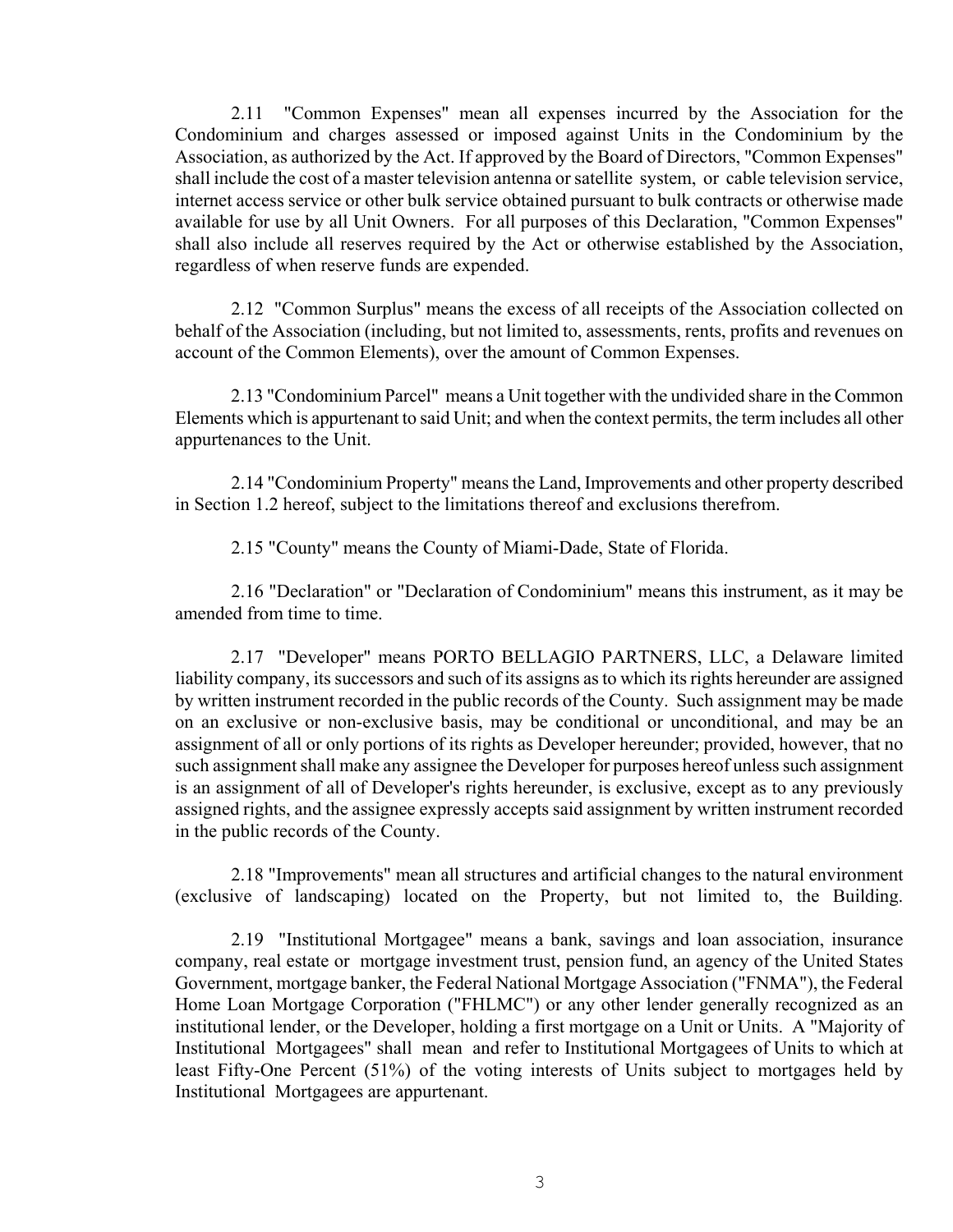2.20 "Land" shall mean the Land described in Exhibit "A" attached hereto and incorporated herein.

 2.21 "Limited Common Elements" mean those Common Elements the use of which is reserved to a certain Unit or Units to the exclusion of other Units, as specified in this Declaration. References herein to Common Elements also shall include all Limited Common Elements unless the context would prohibit or it is otherwise expressly provided.

 2.22 "Plat" shall mean the plat of the condominium recorded in the condominium plat books for the County, a copy of which is annexed hereto as Exhibit "A".

 2.23 "Surface Water Management System" shall mean and include, and is not limited to, all inlets, ditches, swales, culverts, water control structures, retention and detention areas, ponds, lakes, flood plain compensation areas, wetlands and any associated buffer areas, wetland mitigation areas, under drains, outfall structures and related appurtenances.

 2.24 "Unit" means a part of the Condominium Property, which is subject to exclusive ownership.

 2.25 "Unit Owner" or "Owner of a Unit" or "Owner" means the record owner of legal title to a Condominium Parcel.

# III.

# DESCRIPTION OF CONDOMINIUM AND DEVELOPMENT PLAN

 3.1 Development. This development shall consist of four (4) residential buildings containing five hundred (500) units with companion garage/parking structures.

3.2 Identification of Units. Each unit is identified by a separate numerical or alpha designation which is set forth on the Plat attached hereto as Exhibit "A." Exhibit "A" consists of a survey of the land, a graphic description of the Improvements located thereon, including, but not limited to, the Buildings in which the Units are located, and a plot plan thereof. The Plat (Exhibit "A") together with this Declaration, is sufficient in detail to identify the Common Elements and each Unit and the relative locations and dimensions. There shall pass with title to each Unit as an appurtenance thereto:

(a) An undivided share in the Common Elements and common surplus;

 (b) The exclusive right to use such portion of the Common Elements as may be provided in this Declaration;

 (c) An exclusive easement for the use of the airspace occupied by the Unit as it exists at any particular time and as the unit may be lawfully altered or reconstructed from time to time, provided that an easement and air space which is vacated shall be terminated automatically;

(d) Membership in the Association with the full voting rights appurtenant thereto;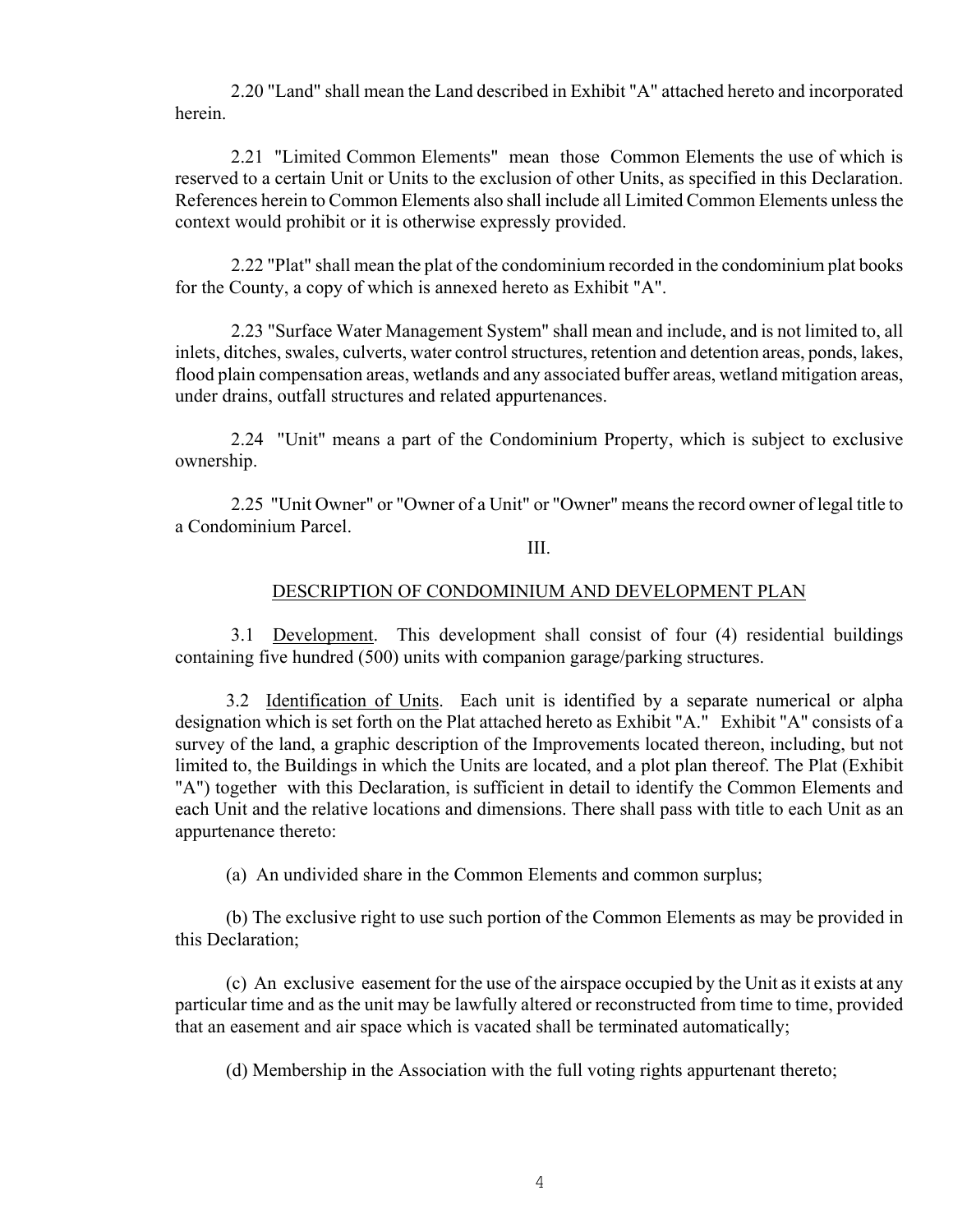(e) Other appurtenances as may be provided by this Declaration or the Act; and

 3.3 Unit Boundaries. Each Unit shall include that part of the Building containing the Unit that lies within the following boundaries:

 (a) Upper and Lower Boundaries. The upper and lower boundaries of the Unit shall be the following boundaries extended to their planar intersections with the perimetrical boundaries.

 (b) Upper Boundaries. The horizontal plane of the unfinished lower surface of the highest ceiling.

 (c) Lower Boundaries. The horizontal plane of the unfinished upper surface of the floor of the Unit.

 (d) Perimetrical Boundaries. The perimetrical boundaries of the Unit shall be the vertical planes of the unfinished interior surfaces of the walls bounding the Unit extended to their planar intersections with each other and with the upper and lower boundaries.

 (e) Apertures. Where there are apertures in any boundary, including, but not limited to, windows and doors, the boundaries of the Unit extend to the interior surface of all windows (which term does not include sliding glass doors, but does include glass curtain walls) and extend to the exterior surface of sliding glass doors and unfinished interior surfaces of exterior doors. The framework for windows (again not including framework for sliding glass doors) shall not be included in the boundaries of the Unit and shall be Common Elements.

 (f) Utility Equipment and Conduits. The Units shall include all plumbing and lines, equipment and fixtures located within the boundaries of the Unit, together with plumbing and electrical and other utility lines within the Common Elements, which serve the Unit only. The Unit shall not include electrical and plumbing lines, conduits, equipment, fixtures, pipes, wires, air passageways, ducts or other utility lines running through or adjacent to the Unit which are utilized for or serve other Units or the Common Elements, which items shall be made a part of the Common Elements.

 (g) Air Conditioning/Heating**.** Any air conditioning/heating equipment ,which services only a single Unit shall be considered part of said Unit and not a Common Element, whether located within or without the Unit.

 (h) Appliances. The Unit shall include any electric door-bells/knockers, hot water heaters, refrigerators, dishwashers, and other appliances, which serve only one Unit.

 (i) Fixtures. The Unit shall include all interior fixtures, which shall serve the Unit exclusively, including without limitation, all plumbing fixtures, utility and electrical fixtures and cabinets.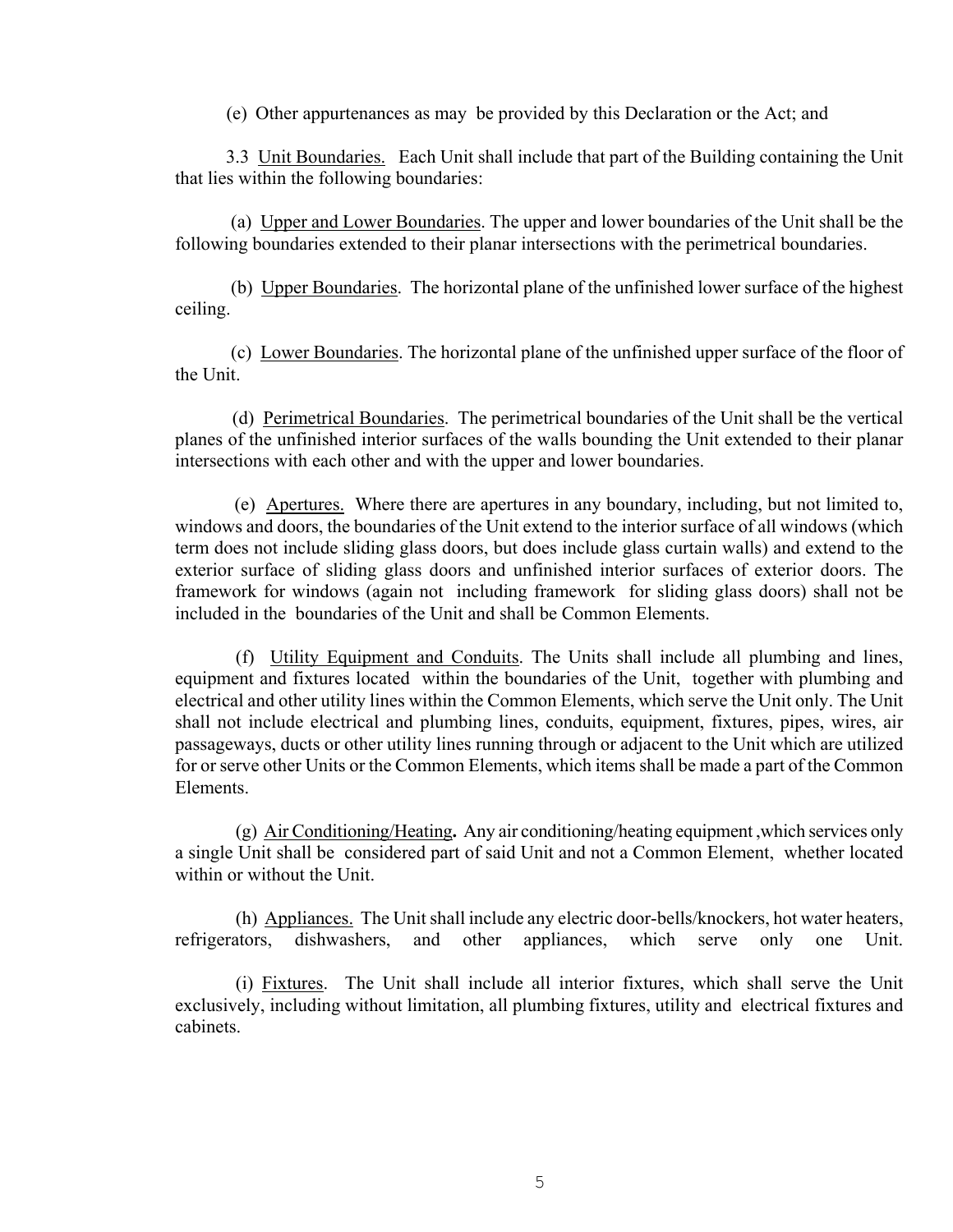(j) Exceptions. In cases not specifically covered above, and/or in any case of conflict or ambiguity, the survey of the Units set forth as Exhibit "A" hereto shall control in determining the boundaries of a Unit, except that the provisions of Section 3.3(e) shall control unless specifically depicted otherwise on such Plat. In the event that the actual physical location of any Unit constructed within the building at any time does not precisely coincide with the area depicted on the Plat, the actual physical location of the Unit shall control over locations, dimensions and descriptions reflected on the Plat. Furthermore, notwithstanding the fact that no Unit may be divided or partitioned for purposes of sale or lease, a Unit may be combined with a laterally adjacent Unit in order to permit occupancy of such areas as one residential living space. Such combination of Units shall be for the purpose of occupancy only and shall not be deemed an amendment to this Declaration. Any such combination shall not materially alter or modify the configuration or size of a Unit and each Unit shall remain a separate Unit for purposes of this Declaration.

 3.4 Limited Common Elements. Each Unit may have, to the extent applicable and subject to the provisions of this Declaration, as limited common elements appurtenant thereto, vesting in the Owner of each Unit the exclusive right to use such portions of the common elements as are defined herein and/or shown on the Plat, including, but not limited to the following:

 (a) Balconies, Patios and Terraces. Any terrace, patio or balcony (and all improvements thereto) as to which direct and exclusive access shall be afforded to any particular Unit to the exclusion of others shall be a Limited Common Element of such Unit. Notwithstanding the foregoing, the Association and its designated contractors shall have an easement over said Limited Common Elements in order to perform window cleaning and repairs to the exterior of the Condominium building.

 (b) Storage Units. Some, but not all Units will be allocated a storage unit, which once assigned shall become a Limited Common Element appurtenant to the Unit to which it is assigned. The interest of a Unit Owner in a Storage Unit may be assigned only to another Owner of a Unit or to a subsequent transferee of the Unit.

 (c) Parking Spaces. Each Unit shall be assigned one Parking Space, which Parking Space upon assignment shall become a Limited Common Element appurtenant to such Unit to which it is assigned. Parking Spaces other than the one per Unit previously assigned, may also be assigned by the Developer to Units and the Developer has the right to charge for this assignment and the exclusive use of a Parking Space will be freely transferable among Unit Owners after first being assigned by the Developer. Records of the assignment of Parking Spaces shall be maintained by the Association. Unassigned Parking Spaces shall be used as guest spaces or as may be determined by the Board of Directors of the Association. Handicap Parking Spaces may be assigned to Units with non-handicap Owners, provided that if said Parking Spaces are needed in the future to be used by a handicap resident, then such space will be reassigned.

 (d) Exterior Light Fixtures. Light fixtures outside the unit or attached to the exterior walls of the unit and which solely serves such unit.

 (e) Hurricane Shutters. To the extent applicable, any hurricane shutters affixed to the exterior of the building for the specific use of a particular unit.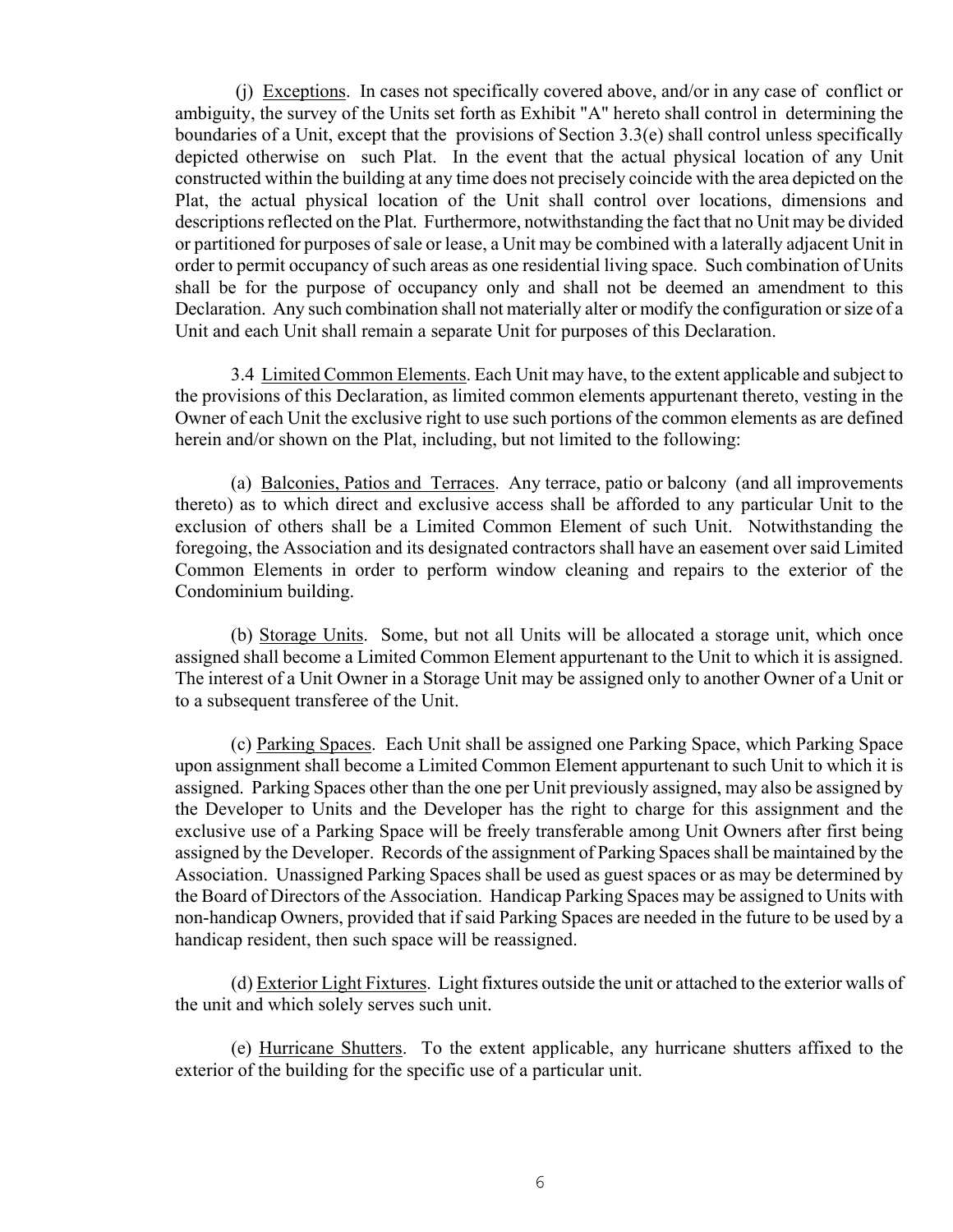(f) Assignments. The exclusive right to use a Limited Common Element Storage Space or Parking Space as referenced in subparagraph (b) and (c) above shall initially be made by the Developer. Subsequent to this initial assignment, a Unit Owner may assign the exclusive right to use their Storage Space or Parking Space to another Unit Owner, the Developer or to a subsequent transferee of a Unit and a form for this purpose will be made available by the Directors of the Association. The Developer shall be entitled to assign any unassigned Parking Spaces or Storage Spaces as Limited Common Elements appurtenant to a particular unit and to charge and collect a fee for said assignment. The Association shall have the power to assign Parking and Storage Spaces, which are left unassigned but only after the Developer has voluntarily relinquished such reserved right in whole or in part.

 3.5 Easements. The following easements are hereby created (in addition to any easements created under the Act):

 (a) Support. Each Unit shall have an easement of support and of necessity and shall be subject to an easement of support and necessity in favor of all other Units and the Common Elements.

 (b) Utility and Other Services; Drainage. Easements are reserved under, through and over the Condominium Property as may be required from time to time for utility, cable television, communications and controlled access systems, and other services and drainage in order to serve the Condominium. A Unit Owner shall do nothing within or outside his or her Unit that interferes with or impairs, or may interfere with or impair the provision of such utility, cable television, communications and security systems, or other service or drainage facilities or the use of these easements. The Board of Directors of the Association or its designee shall have a right of access to each Unit to maintain, repair or replace the pipes, wires, ducts, vents, cables, conduits and other utility, cable television, communications and similar systems, service and drainage facilities, and Common Elements contained in the Unit or elsewhere in the Condominium Property, and to remove any Improvements interfering with or impairing such facilities or easements herein reserved; provided such right of access, except in the event of an emergency, shall not unreasonably interfere with the Unit Owner's permitted use of the Unit, and except in the event of an emergency, entry shall be made on not less than one (1) day's notice (which notice shall not, however, be required if the Unit Owner is absent when the giving of notice is attempted).

 (c) Encroachments. If (a) any portion of the Common Elements encroaches upon any Unit; (b) any Unit encroaches upon any other Unit or upon any portion of the Common Elements; or (c) any encroachment shall hereafter occur as a result of (i) construction of the Improvements; (ii) settling or shifting of the Improvements; (iii) any alteration or repair to the Common Elements made by or with the consent of the Association or Developer, as appropriate, or (iv) any repair or restoration of the Improvements (or any portion thereof) or any Unit after damage by fire or other casualty or any taking by condemnation or eminent domain proceedings of all or any portion of any Unit or the Common Elements, then, in any such event, a valid easement shall exist for such encroachment and for the maintenance of the same so long as the Improvements shall stand.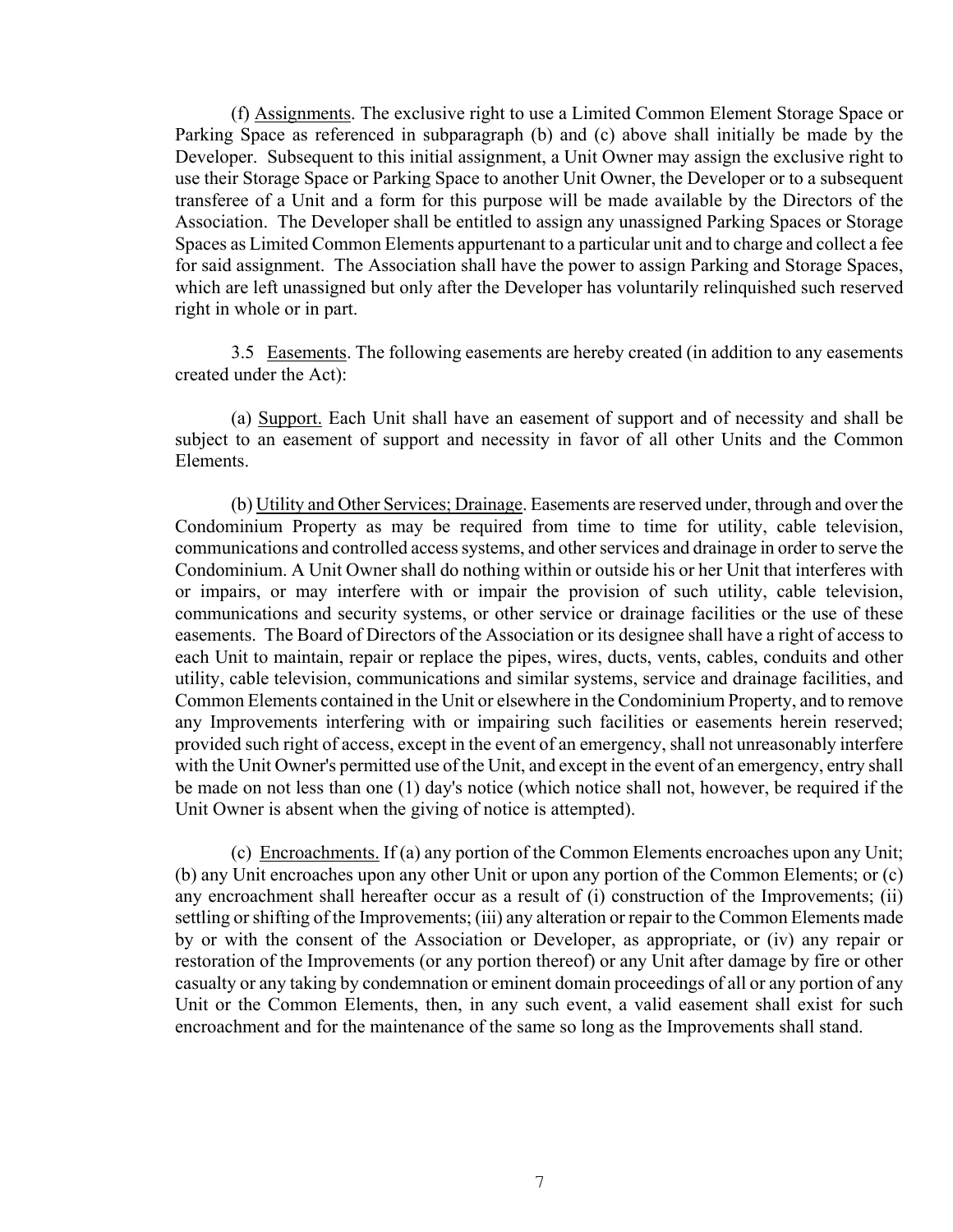(d) Ingress and Egress. A non-exclusive easement in favor of each Unit Owner and resident, their guests and invitees, shall exist for pedestrian traffic over, through and across sidewalks, driveways, paths, walks, and other portions of the Common Elements as from time to time may be intended and designated for such purpose and use; and for vehicular and pedestrian traffic over, through and across such portions of the Common Elements as from time to time may be paved and intended for such purposes. None of the easements specified in this subparagraph (d) shall be encumbered by any leasehold or lien other than those on the Condominium Parcels. Any such lien encumbering such easements automatically shall be subordinate to the rights of Unit Owners and the Association with respect to such easements.

 (e) Construction: Maintenance. The Developer (including its designees, contractors, successors and assigns) shall have the right, in its (and their) sole discretion from time to time, to enter the Condominium Property and take all other action necessary or convenient for the purpose of completing the construction thereof, or any part thereof, of any Improvements or Units located or to be located thereon, and for repair, replacement and maintenance purposes, where the repair, replacement or maintenance is the obligation of the Developer, pursuant to warranty or other contractual obligation that it may have to an individual unit owner or the Association.

 (f) Sales Activity. For as long as there are any unsold Units in this condominium, the Developer, its designees, successors and assigns, shall have the right to use Units and parts of the Common Elements for guest accommodations, model apartments and sales, management and construction offices, to show model Units and the Common Elements to prospective purchasers and tenants of Units within the Condominium and to erect on the Condominium Property signs and other promotional material to advertise Units in this condominium for sale or lease. Furthermore, during such time and in conjunction with the use of the Common Elements for the hereunder described sales activity, the Developer shall have the right to prohibit access to any portion of the Common Elements to any of the Occupants of the condominium.

 (g) Association. The Association shall have an easement of access over, under and through the Condominium Property for the purpose of performing its lawful functions pursuant to this Declaration, including, without limitation, the maintenance of Improvements, parking areas, utility lines and equipment, driveways, landscaped areas and any privacy wall/fence located along the boundary of the Condominium Property. Specifically, the Association shall have an easement and right of access to each Unit, when necessary, for the maintenance of any common element or any portion of a Unit to be maintained by the Association. Whenever necessary, the Association or their representatives may enter a Unit to perform its lawful function as described herein, the Association shall provide reasonable notice and said entry shall be at reasonable times except, however, that in the event of an emergency originating in or threatening any Unit, regardless of whether the Owner is present at the time of such emergency, the Association or any other person authorized by it shall have the right to enter such Unit for the purpose of remedying or abating such cause of such emergency and such right of entry shall be immediate, and to facilitate entry in the event of such an emergency, the Owner of each Unit, if required by the Association, shall deposit under the control of the Association, a key or keys to the front door locks of such Unit.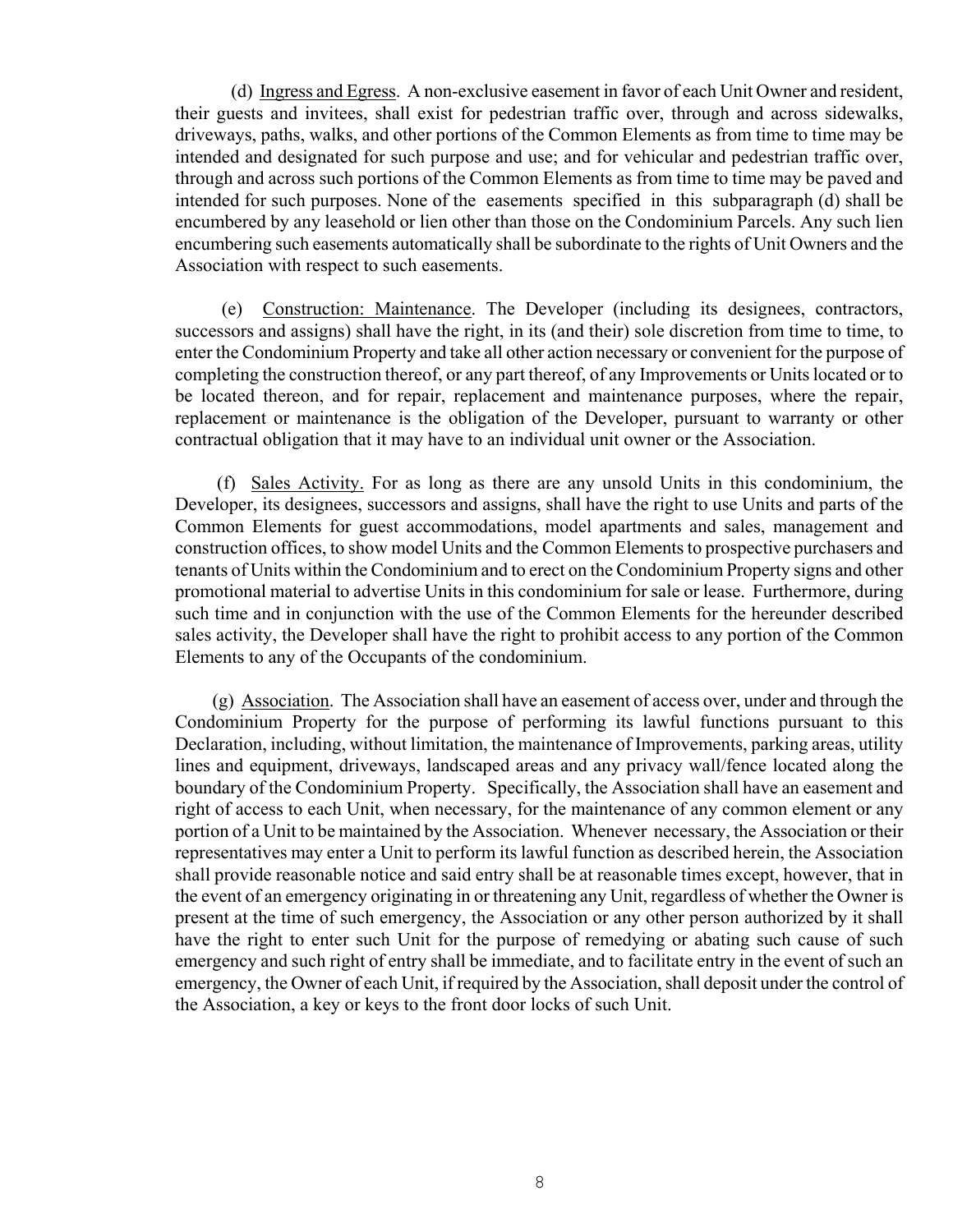(h) Additional Easements. The Developer or Association, by and through the Board of Directors on behalf of all Unit Owners, shall have the right to grant such additional general ("blanket") and specific electric, gas or other utility, cable television, controlled access systems, communications, service or other easements (and appropriate bills of sale for equipment, conduits, pipes, lines and similar installations pertaining thereto), or relocate any such existing easements or drainage facilities, in any portion of the Condominium property and to grant access easements or relocate any existing access easements on Condominium Property as the Developer or Board shall deem necessary or desirable, provided that such easements or the relocation of existing easements will not prevent or unreasonably interfere with the reasonable use of the Units for dwelling purposes. The aforementioned rights of the Developer to grant additional easements shall only be for as long as the Developer is in control of the Association. Specifically, the Developer or the Board of Directors shall have the authority to grant such easements that may be required of it in order to comply with any governmental ordinances or regulations requiring public access to the waterfront (seawall) area of the Condominium.

 Whenever in this Section 3.5 or elsewhere in this Declaration, an easement is granted or reserved to any party, such easement shall also benefit such parties, successors, agents, employees and service providers. Such easements may also be conveyed or assigned specifically to its grantees or assignees by an instrument recorded in the public records of the County.

# IV.

#### RESTRAINT UPON SEPARATION AND PARTITION OF COMMON ELEMENTS

The undivided share in the Common Elements and Common Surplus, which is appurtenant to a Unit, and the exclusive right to use all appropriate appurtenant Limited Common Elements, shall not be separated therefrom and shall pass with the title to the Unit, whether or not separately described. The appurtenant share in the Common Elements and Common Surplus, and the exclusive right to use all Limited Common Elements appurtenant to a Unit, except as elsewhere herein provided to the contrary, cannot be conveyed or encumbered except together with the Unit. The respective shares in the Common Elements appurtenant to Units shall remain undivided, and no action for partition of the Common Elements, the Condominium Property, or any part thereof, shall lie, except as provided herein with respect to termination of the Condominium.

#### V.

# OWNERSHIP OF COMMON ELEMENTS AND COMMON SURPLUS AND SHARE OF COMMON EXPENSES; VOTING RIGHTS

 5.1 Percentage Ownership and Shares. The Allocation of Percentage Shares in the Common Elements and Common Surplus, the Percentage Share of the Common Expenses, and the percentage share of the Limited Common Element expenses appurtenant to each unit is set forth in Exhibit "D" attached hereto and made a part hereof. The Allocation of Percentage Shares was established by the Developer in the following manner:

(a) The approximate area of each Unit (including heating and air-conditioning equipment servicing said Unit) was measured, in square feet, excluding Limited Common Elements. Such area is hereafter referred to as its "Unit Area".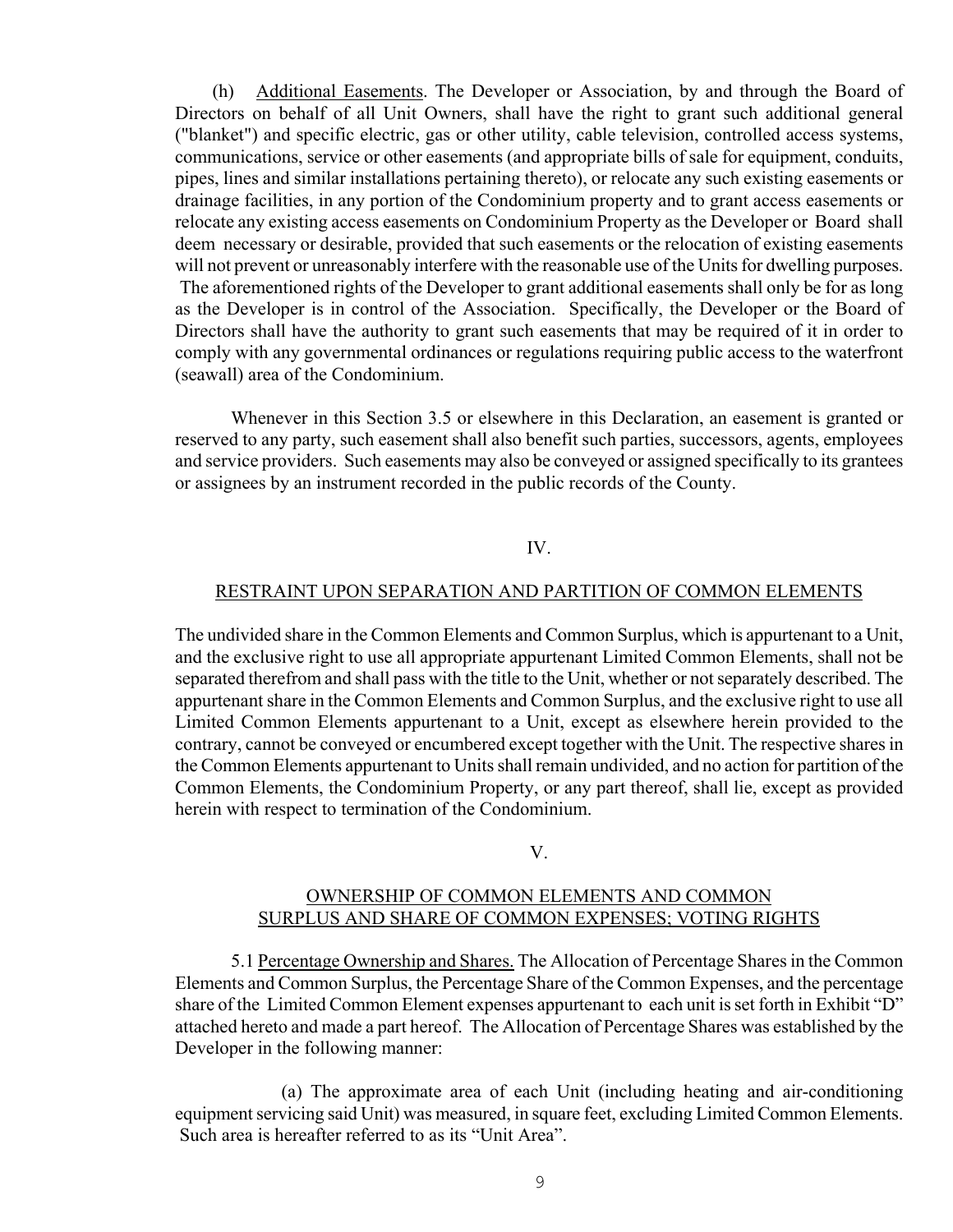(b) The total Unit Area of all Units was then computed, and is hereinafter referred to as the "Total Unit Area".

(c) The Total Unit Area was thereafter divided into the Unit Area of each Unit to determine the Allocation of Percentage Shares for each Unit (See Total % of Ownership as set forth on Exhibit "D" to this Declaration).

 5.2 Voting. Each Unit Owner shall be a member of the Association. Each Unit shall be entitled to one (1) vote to be cast by its Owner in accordance with the provisions of the Bylaws and Articles of Incorporation of the Association.

## VI.

# AMENDMENTS

Except as elsewhere provided herein, amendments to this Declaration may be effected as follows:

 6.1 By The Association. Notice of the subject matter of a proposed amendment shall be included in the notice of any meeting at which the proposed amendment is to be considered. An amendment may be proposed either by a majority of the Board of Directors of the Association or by not less than one-third (1/3) of the members of the Association. Except as elsewhere provided, approvals of proposed amendments must be by affirmative vote of Unit Owners owning in excess of Fifty Percent (50%) of the Units present in person or by proxy. Amendments enacted to correct errors or omissions may be approved by a majority of the Board of Directors of the Association.

 6.2 By The Developer. The Developer, during the time it has the right to elect a majority of the Board of Directors of the Association, may amend the Declaration, the Articles of Incorporation or the Bylaws of the Association to correct an omission or error, or effect any other amendment, except that this procedure for amendment cannot be used if such an amendment would materially and adversely affect substantial property rights of Unit Owners, unless the affected Unit Owners consent thereto. Further, the Developer shall not be permitted to make any amendment which requires the approval of Unit Owners under Section 718.110(4) or (8) of the Act without first obtaining such approval.

 6.3 Proviso. Unless otherwise provided specifically to the contrary in this Declaration (e.g., in Section 9 hereof), no amendment shall change the configuration or size of any Unit in any material fashion, materially alter or modify the appurtenances to any Unit, or change the percentage by which the Owner of a Unit shares the Common Expenses and owns the Common Elements and Common Surplus, unless the record Owner(s) of the affected Unit(s), and all record owners of liens on the affected Unit(s), shall join in the execution of the amendment and same is also approved by a majority of the votes of the Association. In no event shall the consent or joinder of mortgagees be required unless the amendment materially affects the rights or interests of the mortgagees or is otherwise required by the Federal National Mortgage Association or the Federal Home Loan Mortgage Corporation and such consent or joinder may not be unreasonably withheld.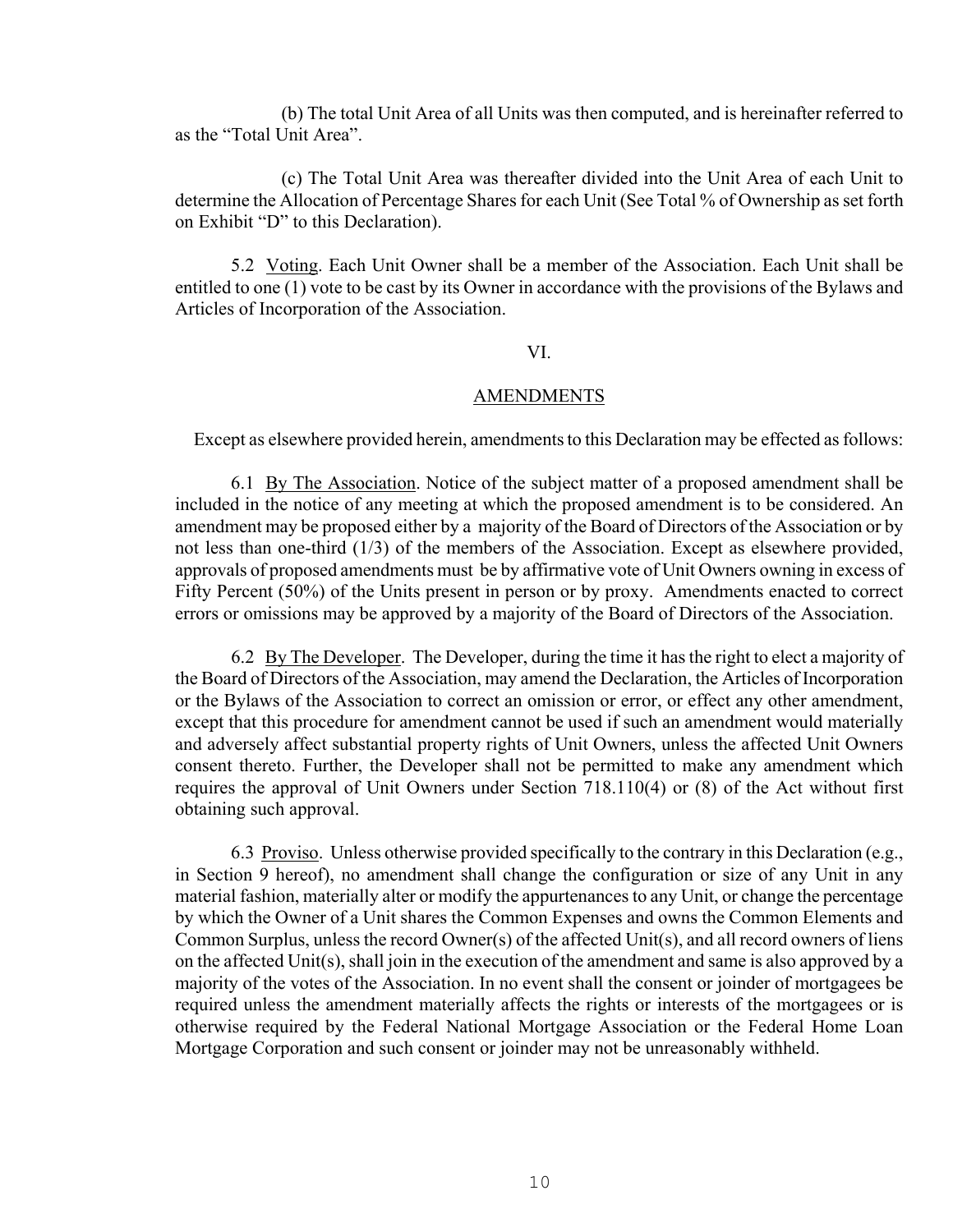6.4 Execution and Recording. Amendments other than amendments made by the Developer alone pursuant to the Act or this Declaration, shall be evidenced by a certificate of the Association, which shall include recording data identifying the Declaration and shall be executed with the same formalities required for the execution of a deed. Amendments by the Developer must be evidenced by a similar certificate executed by the Developer alone. An amendment of the Declaration is effective when the applicable certificate is properly recorded in the public records of the County.

## VII.

#### MAINTENANCE AND REPAIRS.

 7.1 Units and Limited Common Elements. All maintenance, repairs and replacements of, in or to any Unit and Limited Common Elements appurtenant thereto, whether structural or nonstructural, ordinary or extraordinary, including, without limitation, maintenance, repair and replacement of window screens, the entrance door and all other doors within or affording access to a Unit, and the electrical (including wiring), plumbing (including fixtures and connections), heating and airconditioning equipment, fixtures and outlets, appliances, carpets and other floor coverings, all interior surfaces and the entire interior of the Unit lying within the boundaries of the Unit or other property belonging to the Unit Owner shall be performed by the Owner of such Unit at the Unit Owner's sole cost and expense, except as otherwise expressly provided to the contrary herein. Any maintenance, repair work or replacement done by Unit Owner pursuant to this paragraph 7.1, including but not limited to that done with respect to windows, screens, glass in exterior doors, shall be done in such a manner that it shall conform to the existing design, color and quality of material replaced or repaired. Furthermore, it shall be the responsibility of the Unit Owner not to paint or otherwise decorate or change the appearance of any portion of the exterior of the Condominium building, including but not limited to balconies, patios and terraces.

 Specifically, Unit Owners shall be responsible to clean the interior of all windows and the exterior of all windows that can be accessed from the interior of the Unit. The Association shall clean the exterior surfaces of windows not accessible from the interior of a Unit when deemed necessary by the Board of Directors of the Association. Unit Owners shall maintain the patios, terraces and balconies appurtenant to their Unit(s) and shall keep the same neat and tidy, except that in order to maintain a uniform appearance, the Association will paint the exterior walls and railing of the patios, balconies and terraces appurtenant to Units when deemed necessary by the Board of Directors of the Association. Owners of Units to which the storage units are appurtenant shall keep the storage units clean and tidy in appearance although maintenance and repair shall be the responsibility of the Association.

 Notwithstanding the foregoing, the Association shall maintain and repair at the Association's expense all portions of a Unit contributing to the support of the Condominium Building, which portions shall include but not be limited to, (a) load-bearing columns, floors and walls, (b) all conduits, ducts, plumbing, wiring and other facilities for the furnishing of utility services to parts of the Condominium property other than the Unit, and (c) all utility services and other facilities contained within a Unit which serve as part or parts of the Condominium Property other than the Unit within which contained. All incidental damage caused to a Unit by the Association in performing the aforementioned work shall be promptly repaired at the expense of the Association. Furthermore, the Association shall periodically clean the exterior windows of Units, which are not accessible to the Unit Owner.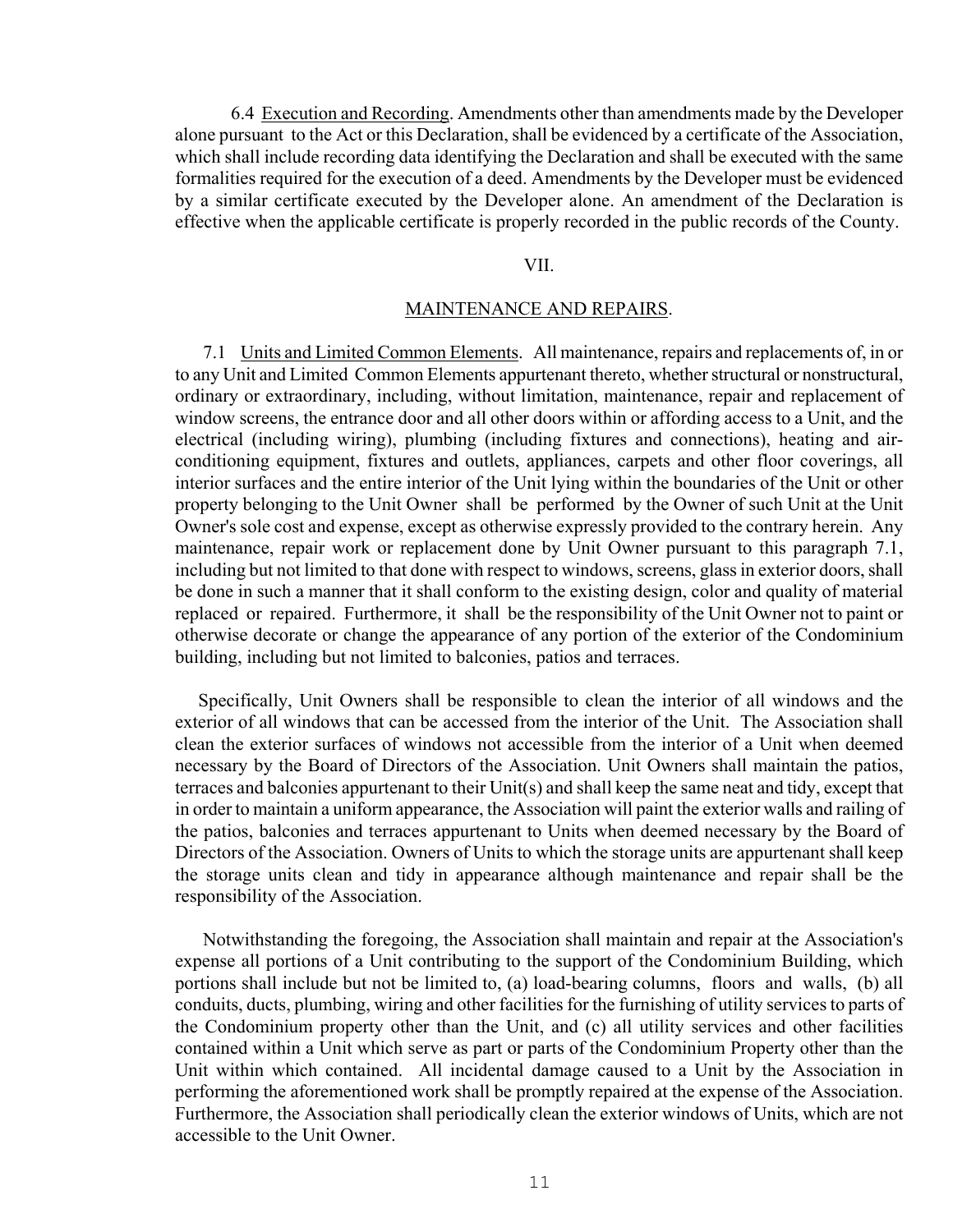7.2 Common Elements. Except to the extent expressly provided to the contrary herein, all maintenance, repairs and replacements in or to the Common Elements (other than certain Limited Common Elements as provided in Section 7.1) shall be performed by the Association and except to the extent proceeds of insurance are available, the cost and expense thereof shall be charged to all Unit Owners as a Common Expense. The Association shall be responsible for the operation and maintenance of the improvements, facilities and systems utilized in connection with the storm and surface water collection, retention, detention, drainage and disposal services for the Condominium Property and shall comply with all requirements of the Southwest Florida Water Management **District** 

 7.3 Specific Unit Owner Responsibility. The obligation to maintain and repair any air conditioning equipment, plumbing or electrical fixtures or other items of property which service a particular Unit or Units shall be the responsibility of the applicable Unit Owner(s), individually, and not the Association, without regard to whether such items are included within the boundaries of the Units.

## VIII.

# ADDITIONS, ALTERATIONS OR IMPROVEMENTS BY THE ASSOCIATION

 After the completion of the improvements included in the Limited and Common Elements, which are contemplated by this Declaration, there shall be no material alterations or substantial additions to the Limited and Common Elements without the prior approval of Seventy Five Percent (75%) of the record Owners of all Units. In addition, alteration or improvement to the Common Elements, or any part thereof, costing in the aggregate \$10,000.00 or less in a calendar year shall not be considered material or substantial and may be made by the Association based upon the approval of a majority of the Board of Directors of the Association without the approval of Unit Owners. For purposes of the previous sentence, "aggregate in any calendar year" shall include the total debt incurred in that year, if such debt is incurred to perform the above stated purposes, regardless of whether the repayment of any of that debt is made beyond that year.

 In addition to the foregoing requirement, no alterations or additions may be made involuntary to the Limited Common Elements of any particular Unit if such alteration or addition will adversely affect or prejudice the rights of such Unit Owner unless his consent has first been obtained

#### IX.

# ADDITIONS, ALTERATIONS OR IMPROVEMENTS BY UNIT OWNERS

 9.1 Consent of the Board of Directors. Except as hereafter provided, no Unit Owner shall make any addition, alteration or improvement in or to the Common Elements, any Limited Common Element or to that portion of his Unit which is to be maintained by the Association or do anything which would jeopardize the safety, soundness or architectural appearance of the Condominium Building and easement without first obtaining approval in writing of the Board of Directors of the Association and Seventy Five Percent (75%) of the record Owners of other Units. A Unit Owner may make alterations and improvements to the interior of the Units as long as such alterations or improvements are not visible from the exterior of the Unit or the Building, do not impair the structural integrity of the Unit or the building, do not otherwise violate the terms of this Declaration,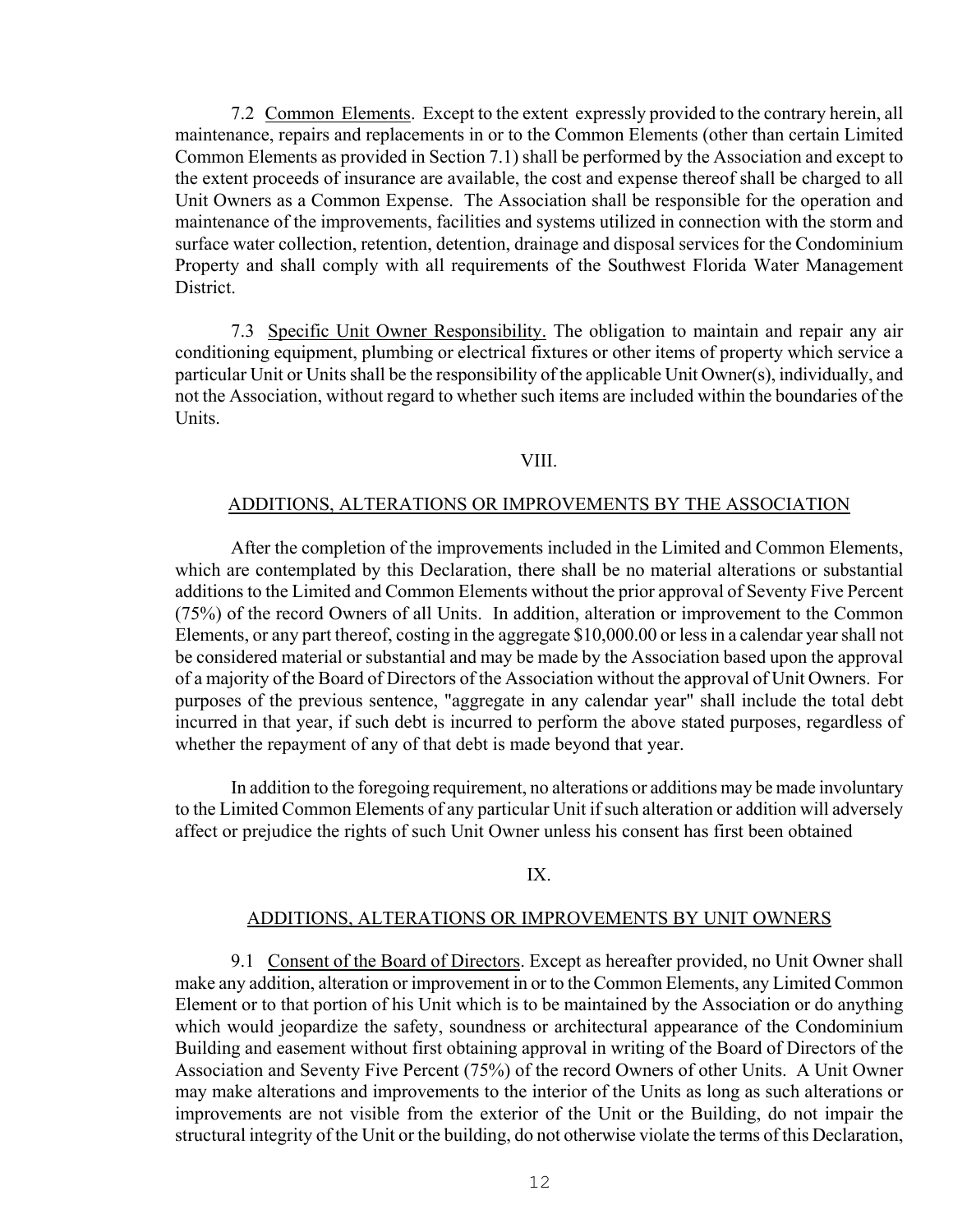and enter into compliance with all applicable building codes and laws. A Unit Owner may not expand, enlarge or relocate his Unit.

 9.2 Additions, Alterations or Improvements by Developer. The Developer shall have the additional right, without the consent or approval of the Association or other Unit Owners, to make alterations, additions or improvements, structural and non-structural, interior and exterior, ordinary and extraordinary, in, to and upon any Unit owned by it and Limited Common Elements appurtenant thereto (including, without limitation, the removal of walls, floors, ceilings and other structural portions of the Improvements). Notwithstanding the foregoing, none of the alterations described above may result in a change in the configuration or size of a Unit in any material fashion, may not materially alter or modify the appurtenances to a Unit or may not increase the proportion or percentage by which an Owner of a parcel shares the common expenses and owns the common surplus without the approval of the Owners of the Unit(s) affected and the approval of all owners of mortgages and liens on the affected Unit(s). Furthermore, the Developer shall have the right, without the consent or approval of the Association or the Unit Owner, to complete all construction of all Improvements that are depicted on the Plat.

9.3 Indemnification by Unit Owner. A Unit Owner making or causing to be made any such additions, alterations or improvements to the Unit or the Limited Common Elements as contemplated herein, agrees and shall be deemed to have agreed for such Owner and such Owner's heirs, personal representatives, successors and assigns, as appropriate, to hold the Association and all other Unit Owners harmless from and to indemnify them from any liability or damage to the Condominium Property and expenses arising therefrom, and shall be solely responsible for the maintenance, repair and insurance thereof from and after the date of installation or construction thereof as may be required by the Association.

# X.

# COLLECTION OF ASSESSMENTS

 10.1 Liability for Assessments. A Unit Owner, regardless of how title is acquired, including by purchase at a foreclosure sale or by deed in lieu of foreclosure, shall be liable for all Assessments coming due while he or she is the Unit Owner. In the case of a voluntary conveyance, the grantee shall be jointly and severally liable with the grantor for all unpaid Assessments against the grantor for his or her share of the Common Expenses up to the time of the conveyance, without prejudice to any right the grantee may have to recover from the grantor the amounts paid by the grantee. The liability for Assessments may not be avoided by waiver of the use or enjoyment of any Common Elements or by the abandonment of the Unit for which the Assessments are made or otherwise.

 10.2 Special and Capital Improvement Assessments. In addition to Assessments levied by the Association to meet the Common Expenses of the Condominium, the Board of Directors may, except as otherwise provided in the Declaration, levy "Special Assessments" and "Capital Improvement Assessments" upon the following terms and conditions:

 (a) "Special Assessments" shall mean or refer to a charge against each Owner and his or her Unit, representing a portion of the costs incurred by the Association for specific purposes of a nonrecurring nature, which are not in the nature of capital improvements.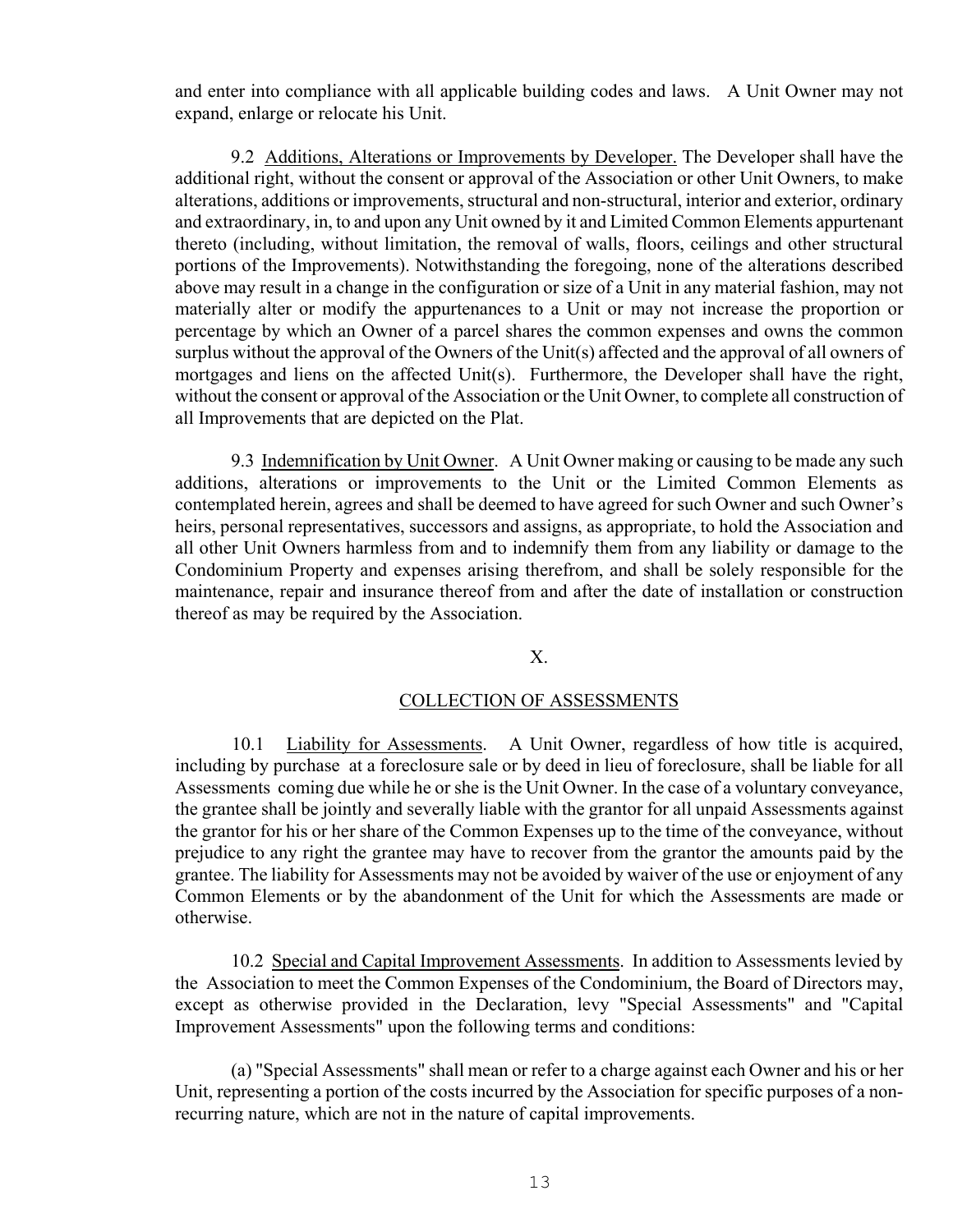(b) "Capital Improvement Assessments" shall mean and refer to a charge against each Owner and his or her Unit, representing a portion of the costs incurred by the Association for the acquisition, installation, construction or replacement (as distinguished from repairs and maintenance) of any capital improvements located or to be located within the Common Elements.

 10.3 Default in Payment of Assessments. Assessments and installments thereof not paid within ten (10) days from the date when they are due shall bear interest at Eighteen Percent (18%) per annum from the date due until paid and shall be subject to an administrative late fee in an amount not to exceed the greater of \$25.00 or Five Percent (5%) of each delinquent installment. The Association has a lien on each Condominium Parcel for any unpaid Assessments on such Parcel. The lien is effective and shall relate back to the recording of the Declaration, provided that as to Institutional Mortgagees, the lien is effective from and after recording of the claim of lien. The claim of lien shall state the description of the Condominium Parcel, the name of the record Owner, the name and address of the Association, the amount due and the due dates. It must be executed and acknowledged by an officer or authorized agent of the Association and shall be recorded in the Public Records of Miami-Dade County, Florida. The claim of lien shall not be released until all sums secured by it (or such other amount as to which the Association shall agree by way of settlement) have been fully paid but in no event for a period exceeding one year, unless lien enforcement action has commenced in a court of competent jurisdiction during such year. The one year period shall automatically be extended for any length of time during which the Association is prevented from filing a foreclosure action by an automatic stay resulting from a bankruptcy petition filed by the Unit Owner or any other person claiming an interest in the Condominium Parcel. The claim of lien shall secure (whether or not stated therein) all unpaid assessments, interest thereon and costs and attorney's fees which are due and which may accrue subsequent to the recording of the claim of lien and prior to the entry of a final judgment of foreclosure thereof. Upon full payment, the person making the payment is entitled to a satisfaction of the lien in recordable form. The Association may bring an action in its name to foreclose a lien for unpaid Assessments in the manner a mortgage of real property is foreclosed and may also bring an action at law to recover a money judgment for the unpaid Assessments without waiving any claim of lien. As an additional right and remedy of the Association, upon default in the payment of Assessments as aforesaid and after thirty (30) days' prior written notice to the applicable Unit Owner and the recording of a claim of lien, the Association may declare the remainder of the assessment for the budget year in which the claim of lien is filed to be accelerated and shall thereupon be immediately due and payable.

 Any payments received by the Association from a delinquent Unit Owner shall be applied first to any interest accrued as provided above, then to any administrative late fee, then to any costs and reasonable attorney's fees incurred in collection as aforesaid and then to the delinquent and any accelerated Assessment.

 10.4 Notice of Intention to Foreclose Lien. No foreclosure judgment may be entered until at least thirty (30) days after the Association gives written notice to the Unit Owner of its intention to foreclose its lien to collect the unpaid Assessments. If this notice is not given at least thirty (30) days before the foreclosure action is filed, and if the unpaid Assessments, including those coming due after the claim of lien is recorded, are paid before the entry of a final judgment of foreclosure, the Association shall not recover attorney's fees or costs. The notice must be given by delivery of a copy of it to the Unit Owner or by certified or registered mail, return receipt requested, addressed to the Unit Owner at the last known address, and upon such mailing, the notice shall be deemed to have been given. If after diligent search and inquiry the Association cannot find the Unit Owner or a mailing address at which the Unit Owner will receive the notice, the court may proceed with the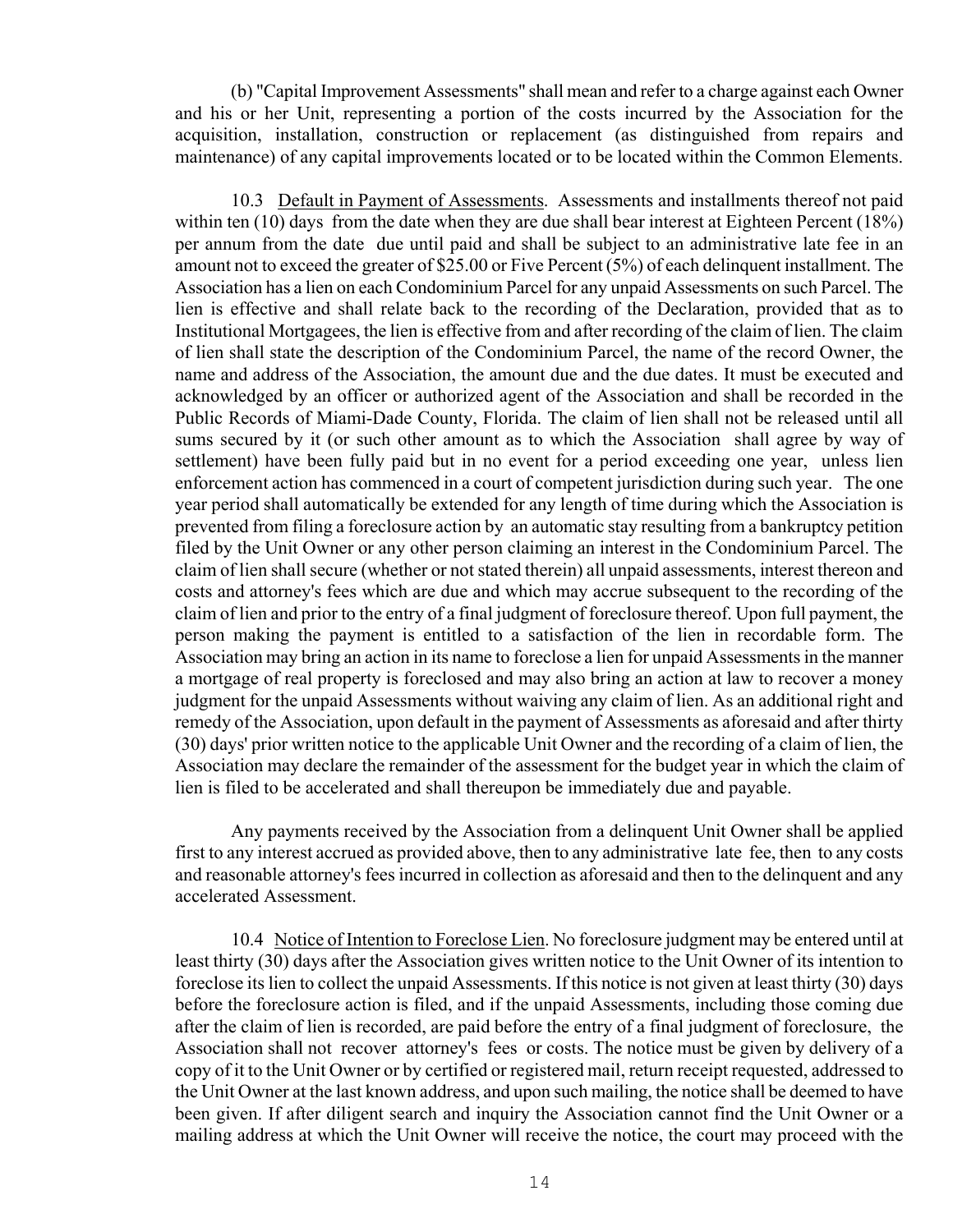foreclosure action and may award attorney's fees and costs as permitted by law. The notice requirements of this subsection are satisfied if the Unit Owner records a Notice of Contest of Lien as provided in the Act.

 10.5 Appointment of Receiver to Collect Rental. If the Unit Owner remains in possession of the Unit after a foreclosure judgment has been entered, the court in its discretion may require the Unit Owner to pay a reasonable rental for the Unit. If the Unit is rented or leased during the pendency of the foreclosure action, the Association is entitled to the appointment of a receiver to collect the rent, the expenses of such receiver to be paid by the party, which does not prevail in the foreclosure action.

 10.6 Institutional Mortgagee. In the event a first mortgagee, an institutional Mortgagee or other purchaser shall obtain title to a Unit as a result of a foreclosure action in which the Association has been joined as a defendant, or as a result of a deed given in lieu of foreclosure or in satisfaction of debt, such acquirer of title or its successors and assigns shall be liable for the share of Common Expenses or Assessments or other charges imposed by the Association pertaining to such Condominium Parcel or chargeable to the former Unit Owner of such Condominium Parcel which became due prior to acquisition of title as a result of the foreclosure or the acceptance of such deed in lieu of foreclosure or in satisfaction of debt. However, a first mortgagee's liability or an Institutional Mortgagee's liability as aforesaid shall be limited to (i) the Unit's Common Expenses or Assessments which accrued or came due during the six months immediately preceding the acquisition of title and for which payment in full has not been received by the Association or (ii) One Percent (1%) of the original mortgage debt, whichever is less. The provisions of this Section 10.6 shall not apply unless the first mortgagee joins the Association as a defendant in the foreclosure action. Joinder is not required if, on the date the complaint is filed, the Association was dissolved, administratively or otherwise, or did not maintain an office or agent for service of process at a location which was known or reasonably discoverable by the first mortgagee by the date the foreclosure action was filed. The person acquiring title shall pay the amount owed to the Association within thirty (30) days of transfer of title. The unpaid share of Common Expenses or Assessments are Common Expenses collectible from all of the Unit Owners, including such acquirer and its successors and assigns. A first mortgagee acquiring title to a Condominium Parcel as a result of foreclosure, or a deed in lieu of foreclosure, may not, during the period of its ownership of such Condominium Parcel, whether or not the Unit is occupied, be excused from the payment of some or all of the Common Expenses coming due during the period of such ownership.

 10.7 Certificate of Unpaid Assessments. Within fifteen (15) days after request by a Unit Owner or mortgagee of a Unit, the Association shall provide a certificate stating all assessments and other moneys owed to the Association by the Unit Owner with respect to his Unit. Any person other than the Unit Owner who relies upon such certificate shall be protected thereby.

 10.8 Installments. Regular Assessments shall be collected monthly or quarterly, in advance, as determined from time to time by the Board of Directors. Initially, Assessments will be collected monthly.

## XI. INSURANCE

 Insurance covering the Condominium Property and the Association Property shall be governed by the following provisions: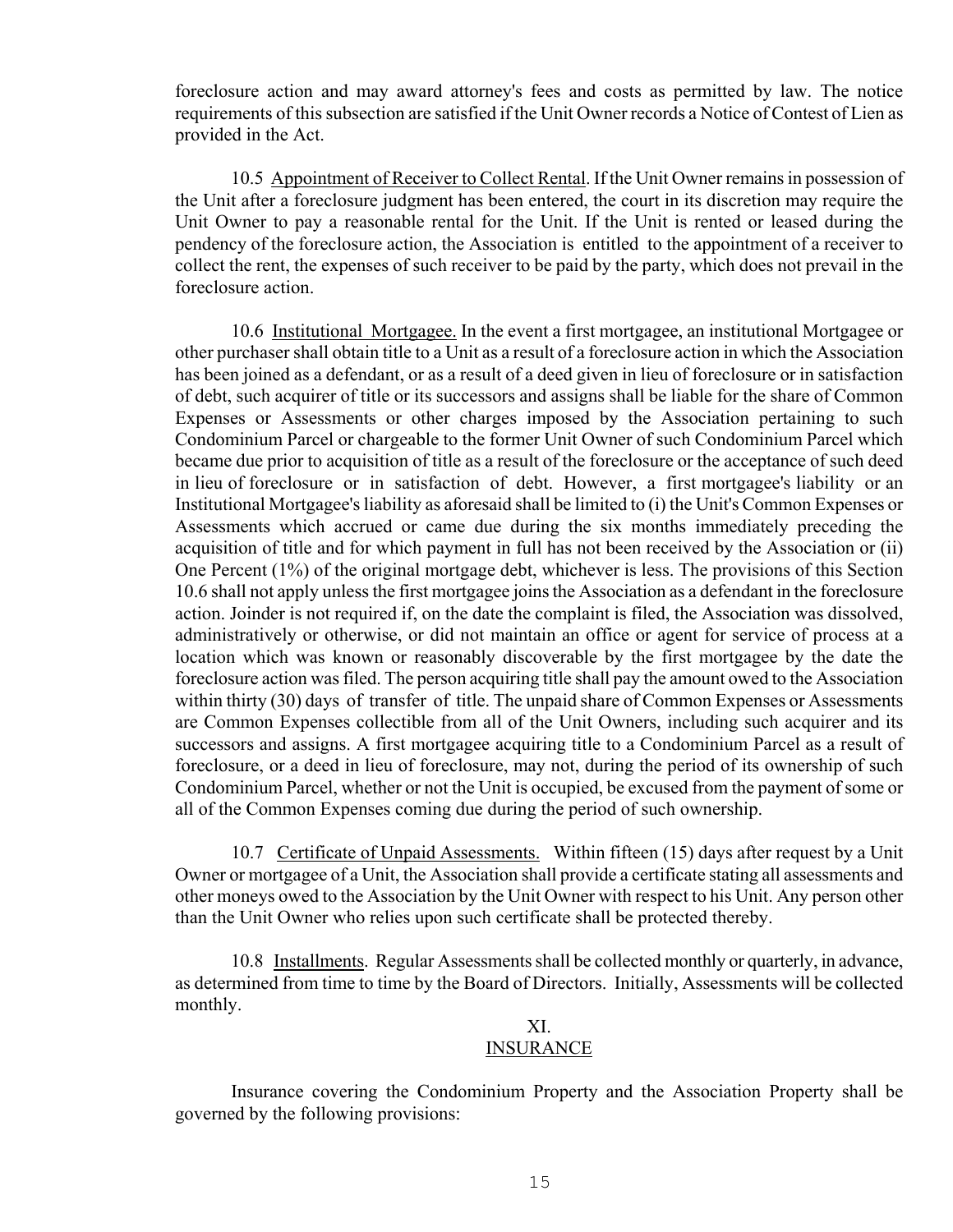## 11.1 Purchase, Custody and Payment.

 (a) Purchase. All insurance policies described herein covering portions of the Condominium Property shall be purchased by the Association and shall be issued by an insurance company or provider authorized to do business in Florida.

 (b) Named Insured. The named insured shall be the Association, individually, and agent for Owners of Units covered by the policy, without naming them, and as agent for their mortgagees, without naming them. The Unit Owners and their mortgagees shall be deemed additional insureds.

 (c) Custody of Policies and Payment of Proceeds. All policies shall provide that payments for losses made by the insurer shall be paid to the Insurance Trustee (if appointed), and all policies and endorsements thereto shall be deposited with the Insurance Trustee (if appointed).

 (d) Copies to Mortgagees. One copy of each insurance policy, or a certificate evidencing such policy, and all endorsements thereto, shall be furnished by the Association upon request to each Institutional First Mortgagee who holds a mortgage upon a Unit covered by the policy. Copies or certificates shall be furnished not less than ten (10) days prior to the beginning of the term of the policy, or not less than ten (10) days prior to the expiration of each preceding policy that is being renewed or replaced, as appropriate.

 (e) Personal Property and Liability. Except as specifically provided herein or by the Act, the Association shall not be responsible to Unit Owners to obtain insurance coverage upon the property lying within the boundaries of their Unit, including, but not limited to, their personal property, and for their personal liability and living expense and for any other risks not otherwise insured in accordance herewith.

11.2 Coverage. The Association shall maintain insurance covering the following:

 (a) Casualty. The Building, including all fixtures, installations or additions comprising that part of the Building within the boundaries of the Units and required by the Act to be insured under the Association's policy(ies), but excluding (i) all furniture, furnishings, floor coverings, wall coverings and ceiling coverings or other personal property owned, supplied or installed by Unit Owners or tenants of Unit Owners, and (ii) electrical fixtures, appliances, air conditioners or heating equipment, water heaters and built-in cabinets which are located in Units and the repair and replacement responsibility of Owners, and all Improvements located on the Common Elements or Association Property from time to time, together with all fixtures, building service equipment, personal property and supplies constituting the Common Elements or Association Property (collectively the Insured Property), shall be insured against casualty loss (excluding loss by flood and other causes excluded from a typical condominium package policy) in an amount not less than 100% of the full insurable replacement cost thereof, excluding foundation and excavation costs. Specifically, the Association should not be responsible to maintain insurance against casualty loss with regard to those portions of a Unit not initially installed by the Developer.

 Such policies may contain reasonable deductible provisions as determined by the Board of Directors of the Association. Such coverage shall afford protection against such other risks as from time to time are customarily covered with respect to buildings and improvements similar to the Insured Property in construction, location and use, including, but not limited to, vandalism and malicious mischief.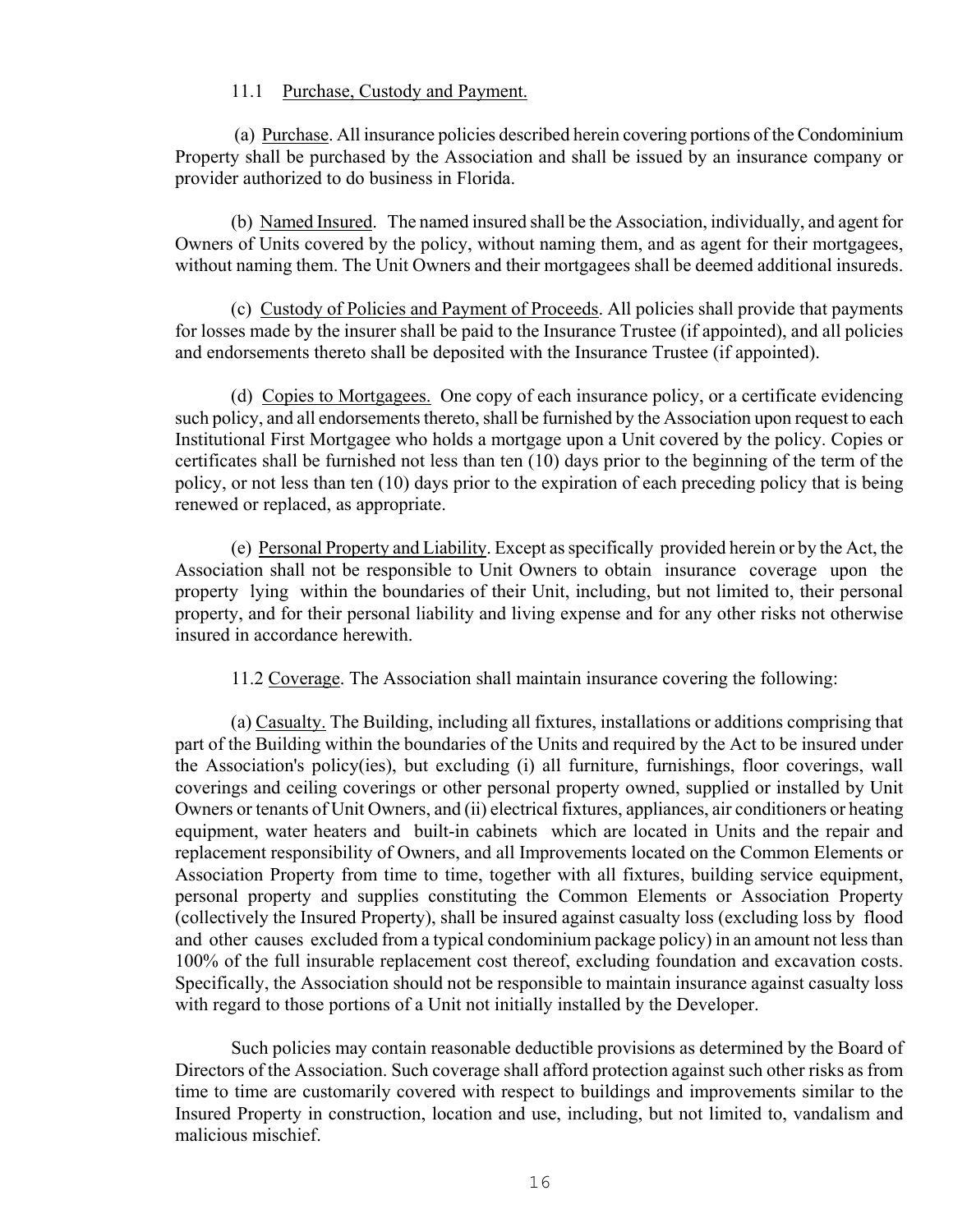(b) Liability. Comprehensive general public liability insurance covering loss or damage resulting from accidents or occurrences on or about or in connection with the Insured Property or adjoining driveways and walkways, or any work, matters or things related to the Insured Property, with such coverage as shall be required by the Board of Directors of the Association.

 (c) Worker's Compensation. Worker's Compensation and other mandatory insurance, when applicable.

 (d) Flood Insurance. Flood insurance shall be secured. The Board of Directors shall determine the nature and amount of coverage to be obtained but as a minimum, such coverage as to satisfy requirements of Federal law.

 (e) Fidelity Insurance. If required by the Act, fidelity insurance covering all persons who control or disburse Association funds.

 (f) Association Property. Appropriate additional policy provisions, policies or endorsements extending the applicable portions of the coverage described above to all Association Property, where such coverage is available and determined by the Board of Directors to be desirable.

 (g) Such Other Insurance. As the Board of Directors of the Association shall determine from time to time to be desirable.

 (h) Policy Provisions. When appropriate and obtainable, each of the foregoing policies shall waive the insurers right to: (i) subrogation against the Association and against the Unit Owners individually and as a group, (ii) to pay only a fraction of any loss in the event of coinsurance or if other insurance carriers have issued coverage upon the same risk, and (iii) avoid liability for a loss that is caused by an act of the Board of Directors of the Association, a member of the Board of Directors of the Association, one or more Unit Owners or as a result of contractual undertakings. Additionally, if appropriate and obtainable, each policy shall provide that any insurance trust agreement will be recognized, that the insurance provided shall not be prejudiced by any act or omissions of individual Unit Owners that are not under the control of the Association, and that the policy shall be primary, even if a Unit Owner has other insurance that covers the same loss.

 (i) Disclaimer. All Unit Owners, mortgagees and others should be aware of the fact that because of exclusions from coverage, changes in construction costs, land and profit components in sales prices and other factors, the amount of insurance coverage available in the event of substantial damage to the Condominium Property, the proceeds available for reconstruction and/or retirement of mortgage debt may not be entirely sufficient for such purposes. Accordingly, all persons are advised to consult with their own insurance providers as to what supplemental coverage may be available under their own policies to mitigate any impact of a shortage of proceeds for Association policies.

 11.3 Additional Provisions. All policies of insurance shall provide that such policies may not be canceled or substantially modified without at least thirty (30) days prior written notice to all of the named insureds, including all mortgagees of Units.

 11.4 Premiums. Premiums upon insurance policies purchased by the Association shall be paid by the Association as a Common Expense. Premiums may be financed in such manner as the Board of Directors deems appropriate.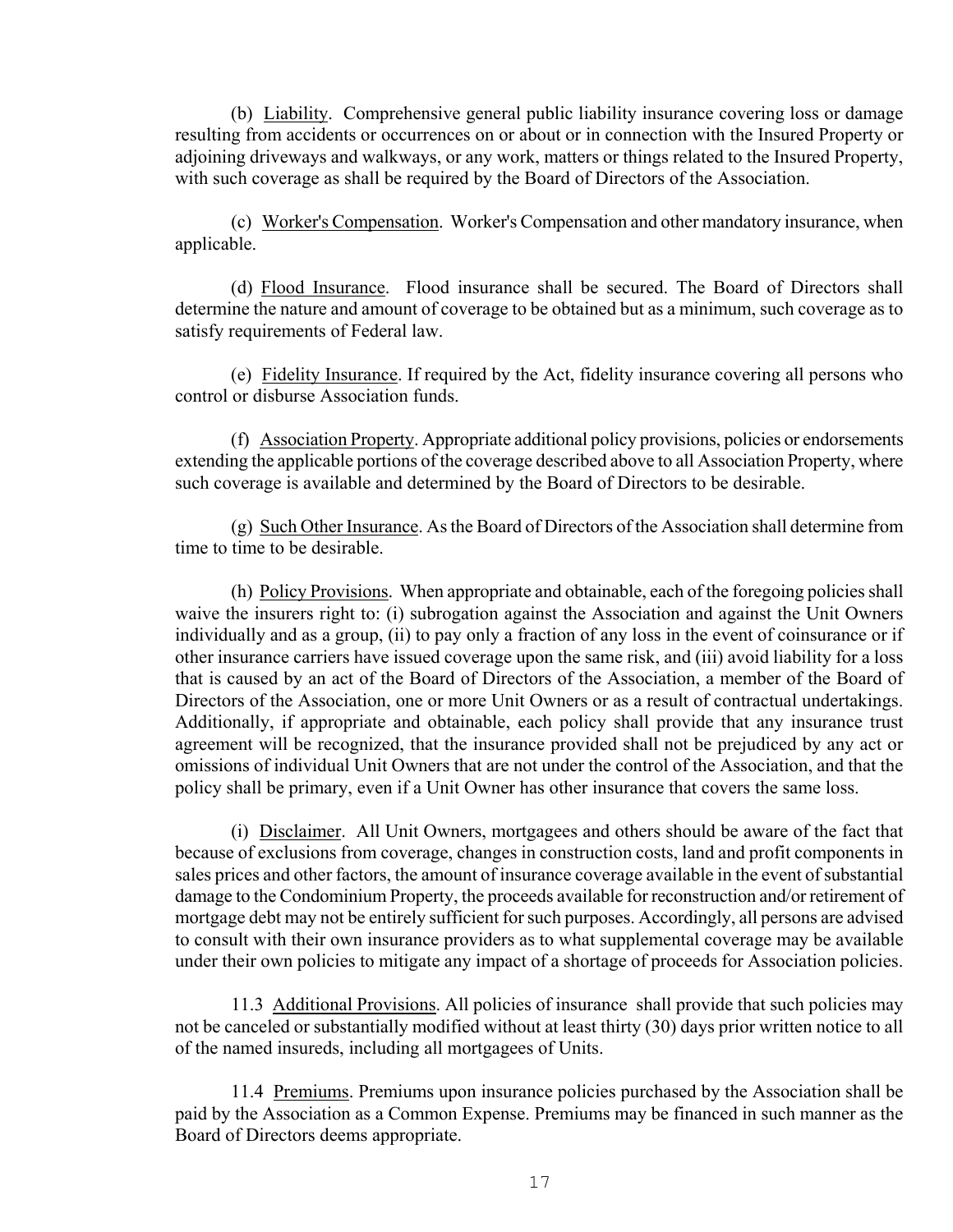11.5 Insurance Trustee: Share of Proceeds. All insurance policies obtained by or on behalf of the Association shall be for the benefit of the Association, the Unit Owners and their mortgagees, as their respective interests may appear, and shall provide that all proceeds covering property losses shall be paid to the Insurance Trustee which may be designated by the Board of Directors and which, if so appointed, shall be a bank or trust company in Florida with trust powers, with its principal place of business in the State of Florida or one or more of the Directors or Officers of the Association. The Insurance Trustee shall not be liable for payment of premiums, nor for the renewal or the sufficiency of policies, nor for the failure to collect any insurance proceeds. The duty of the Insurance Trustee shall be to receive such proceeds as are paid and to hold the same in trust for the purposes elsewhere stated herein, and for the benefit of the Unit Owners and their respective mortgagees in the following shares, but shares need not be set forth on the records of the Insurance Trustee:

 (a) Insured Property. Proceeds on account of damage to the Insured Property shall be held in undivided shares for each Unit Owner, such shares being the same as the undivided shares in the Common Elements appurtenant to each Unit, provided that if the Insured Property so damaged includes property lying within the boundaries of specific Units or their terraces, that portion of the proceeds allocable to such property shall be held as if that portion of the Insured Property were Optional Property as described in paragraph (b) below.

 (b) Optional Property. Proceeds on account of damage solely to Units or their terraces and/or certain portions or all of the contents thereof not included in the Insured Property (all as determined by the Association in its sole discretion),(collectively the "Optional Property"), if any is collected by reason of optional insurance which the Association elects to carry thereon (as contemplated herein), shall be held for the benefit of Owners of Units or other portions of the Optional Property damaged in proportion to the cost of repairing the damage suffered by each such affected Owner, which cost and allocation shall be determined in the sole discretion of the Association.

 (c) Mortgagees. No mortgagee shall have any right to determine or participate in the determination as to whether or not any damaged property shall be reconstructed or repaired, and no mortgagee shall have any right to apply or have applied to the reduction of a mortgage debt any insurance proceeds, except for actual distributions thereof made to the Unit Owner and mortgagee pursuant to the provisions of this Declaration.

 11.6 Distribution of Proceeds. Proceeds of insurance policies received by the Insurance Trustee shall be distributed to or for the benefit of the beneficial owners thereof in the following manner:

 (a) Expenses of the Trust. All expenses of the Insurance Trustee shall be first paid or provision shall be made therefore.

 (b) Reconstruction or Repair. If the damaged property for which the proceeds are paid is to be repaired or reconstructed, the remaining proceeds shall be paid to defray the cost thereof as elsewhere provided herein. Any proceeds remaining after defraying such costs shall be distributed to the beneficial owners thereof, remittances to Unit Owners and their mortgagees being payable jointly to them.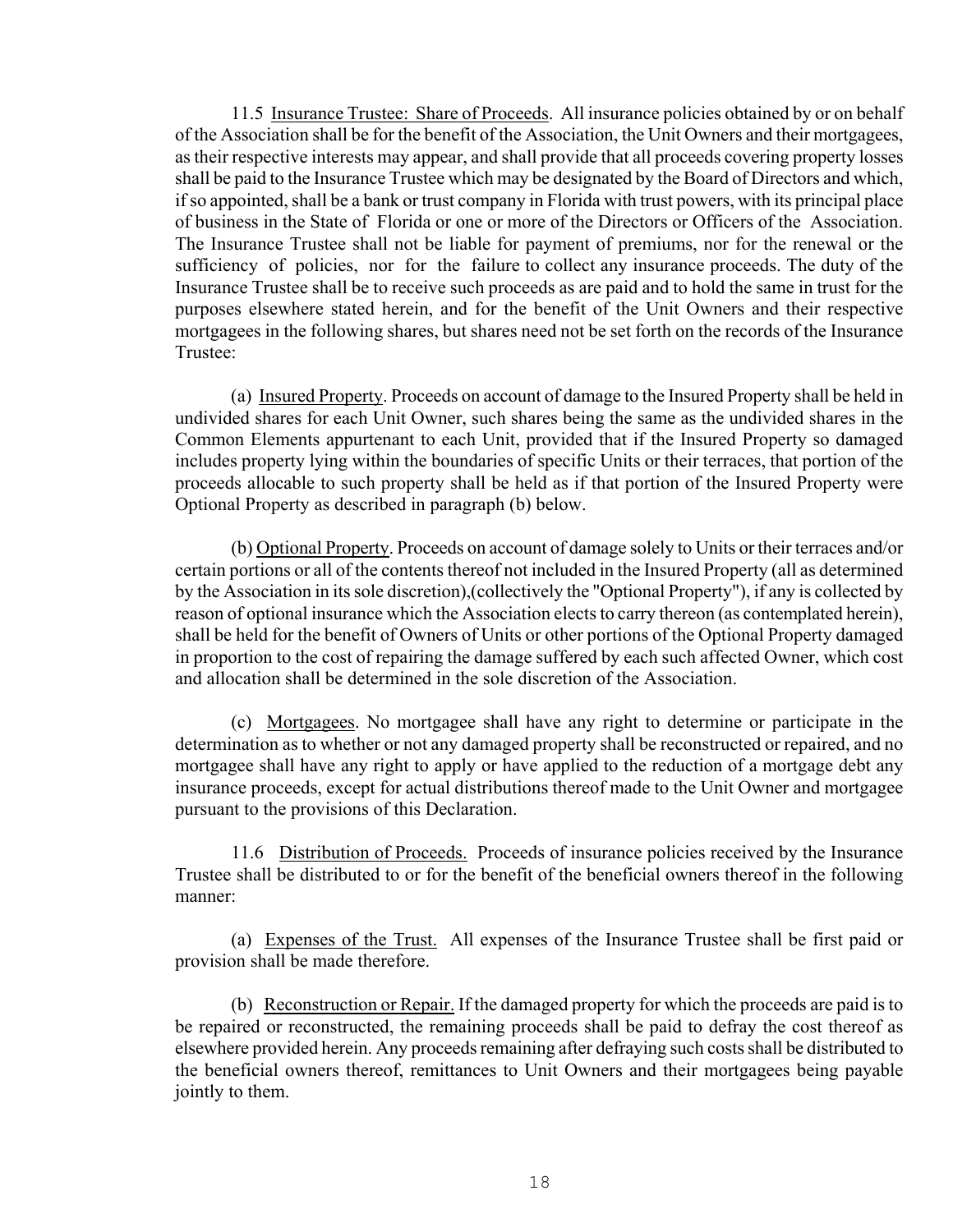(c) Failure to Reconstruct or Repair. If it is determined in the manner elsewhere provided that the damaged property for which the proceeds are paid shall not be reconstructed or repaired, the remaining proceeds shall be allocated among the Beneficial owners as provided in Section 11.5 above, and distributed first to all Institutional First Mortgagees in an amount sufficient to pay off their mortgages, and the balance, if any, to the beneficial owners.

 11.7 Unit Owner's Personal Coverage. Unless the Association elects otherwise, the insurance purchased by the Association shall not cover claims against an Owner arising from occurrences within his Unit, nor casualty or theft loss to the contents of an Owner's Unit. It shall be the obligation of the individual Unit Owner, if such Owner so desires, to purchase and pay for insurance as to all such and other risks not covered by insurance carried by the Association. The foregoing shall also apply to terraces of Units, assigned storage lockers, and other Limited Common Elements.

 11.8 Benefit of Mortgagees. Certain provisions in this Section 11 entitled "Insurance" are for the benefit of mortgagees of Units and may be enforced by such mortgagees.

 11.9 Insurance Trustee. The Board of Directors of the Association shall have the option in its discretion of appointing an Insurance Trustee hereunder. If the Association fails or elects not to appoint such Trustee, the Association will perform directly all obligations imposed upon such Trustee by this Declaration. Fees and expenses of any Insurance Trustee are Common Expenses.

 11.10 Presumption as to Damaged Property. In the event of a dispute or lack of certainty as to whether damaged property constitutes a Unit(s) or Common Elements, such property shall be presumed to be Common Elements.

# XII.

# RECONSTRUCTION OR REPAIR AFTER FIRE OR OTHER CASUALTY

 12.1 Determination to Reconstruct or Repair. Subject to the immediately following paragraph, in the event of damage to or destruction of the Insured Property (and the Optional Property, if insurance has been obtained by the Association with respect thereto) as a result of fire or other casualty, the Board of Directors shall arrange for the prompt repair and restoration of the Insured Property (and the Optional Property, if insurance has been obtained by the Association with respect thereto) and the Insurance Trustee (if appointed) shall disburse the proceeds of all insurance policies to the contractors engaged in such repair and restoration in appropriate progress payments. If Seventy Five Percent (75%) or more of the Insured Property (and the Optional Property, if insurance has been obtained by the Association with respect thereto) is substantially damaged or destroyed and if Unit Owners owning Eighty Percent (80%) of the applicable interests in the Common Elements duly and promptly resolve not to proceed with the repair or restoration thereof and a majority of Institutional First Mortgagees approve such resolution, the Condominium shall be terminated, in which event the net proceeds of insurance resulting from such destruction shall be divided among all the Unit Owners in proportion to their respective interests in the Common Elements (with respect to proceeds held for damage to the Insured Property other than that portion of the Insured Property lying within the boundaries of the Unit), and among affected Unit Owners in proportion to the damage suffered by each such affected Unit Owner, as determined in the sole discretion of the Association (with respect to proceeds held for damage to the Optional Property, if any, and/or that portion of the Insured Property lying within the boundaries of the Unit); provided,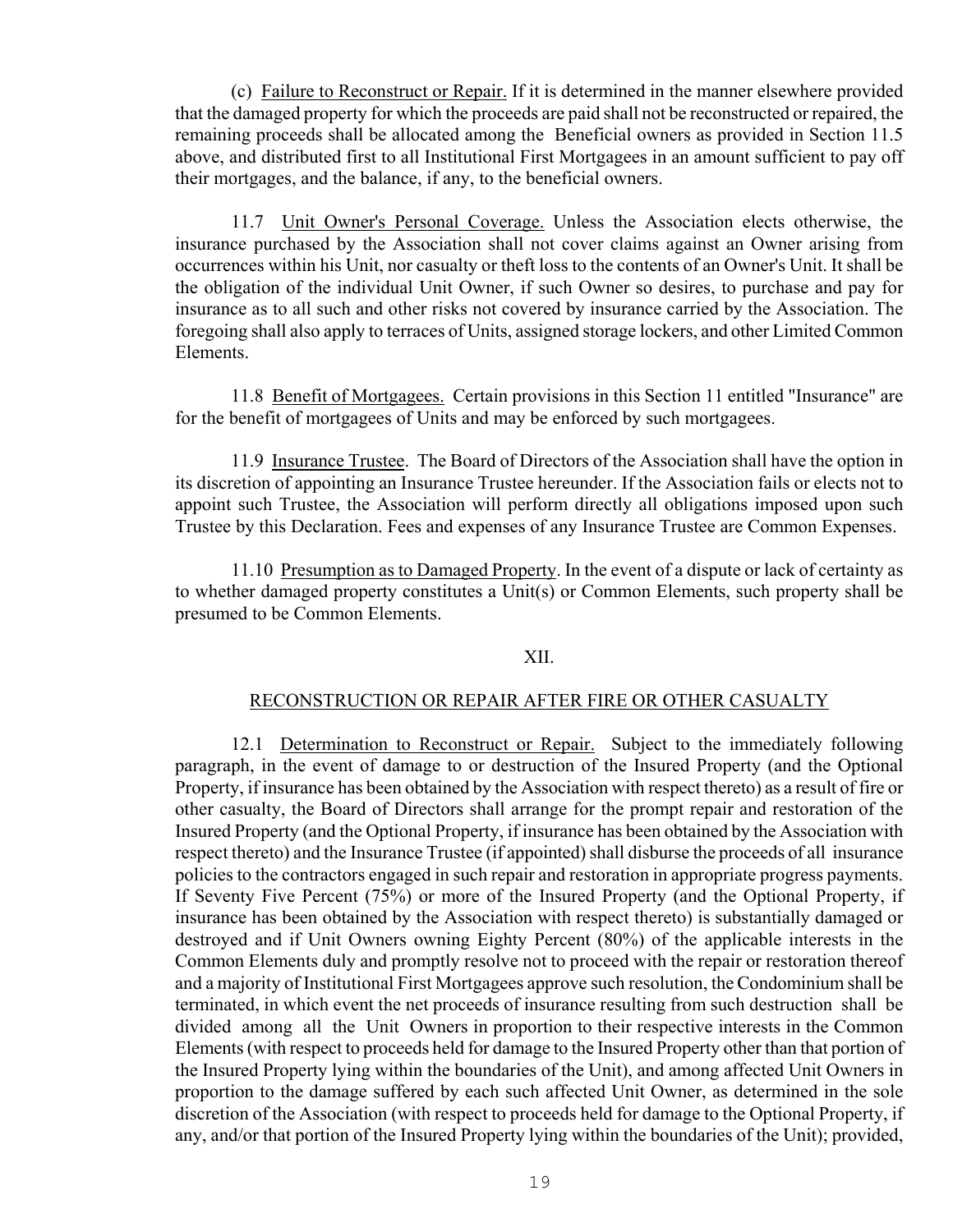however, that no payment shall be made to a Unit Owner until there has first been paid off out of his share of such funds, all mortgages and liens on his Unit in the order of priority of such mortgages and liens.

 Whenever in this Section the words "promptly repair" are used, it shall mean that repairs are to begin not more than sixty (60) days from the date the Insurance Trustee (if appointed) notifies the Board of Directors and Unit Owners that it holds proceeds of insurance on account of such damage or destruction sufficient to pay the estimated cost of such work, or not more than ninety (90) days after the Insurance Trustee (if appointed) notifies the Board of Directors and the Unit Owners that such proceeds of insurance are insufficient to pay the estimated costs of such work. The Insurance Trustee (if appointed) may rely upon a certificate of the Association made by its President and Secretary to determine whether or not the damaged property is to be reconstructed or repaired.

12.2 Plans and Specifications. Any reconstruction or repair must be made substantially in accordance with the plans and specifications for the original Improvements and then applicable building and other codes; or if not, then in accordance with the plans and specifications approved by the Board of Directors of the Association and then applicable building and other codes, and if the damaged property which is to be altered is the Building or the Optional Property, by the Owners of not less than Eighty Percent (80%) of the applicable interests in the Common Elements, as well as the Owners of all Units, Limited Common Elements and other portions of the Optional Property (and their respective mortgagees) the plans for which are to be altered.

 12.3 Special Responsibility. If the damage is only to those parts of the Optional Property for which the responsibility of maintenance and repair is that of the respective Unit Owners, then the Unit Owners shall be responsible for all necessary reconstruction and repair, which shall be effected promptly and in accordance with guidelines established by the Board of Directors (unless insurance proceeds are held by the Association with respect thereto by reason of the purchase of optional insurance thereon, in which case the Association shall have the responsibility to reconstruct and repair the damaged Optional Property, provided the respective Unit Owners shall be individually responsible for any amount by which the cost of such repair or reconstruction exceeds the insurance proceeds held for such repair or reconstruction on a Unit by Unit basis, as determined in the sole discretion of the Association). In all other instances, the responsibility for all necessary reconstruction and repair shall be that of the Association.

 (a) Disbursement. The proceeds of insurance collected on account of a casualty and the sums collected from Unit Owners on account of such casualty, shall constitute a construction fund which shall be disbursed in payment of the costs of reconstruction and repair in the following manner and order:

 (b) Association - Lesser Damage. If the amount of the estimated costs of reconstruction and repair which are the responsibility of the of the Association is less than \$500,000.00, then the construction fund shall be disbursed in payment of such costs upon the order of the Board of Directors of the Association; provided, however, that upon request to the Insurance Trustee (if appointed) by an Institutional First Mortgagee which is a beneficiary of an insurance policy, the proceeds of which are included in the construction fund, such fund shall be disbursed in the manner provided below for the reconstruction and repair of major damage.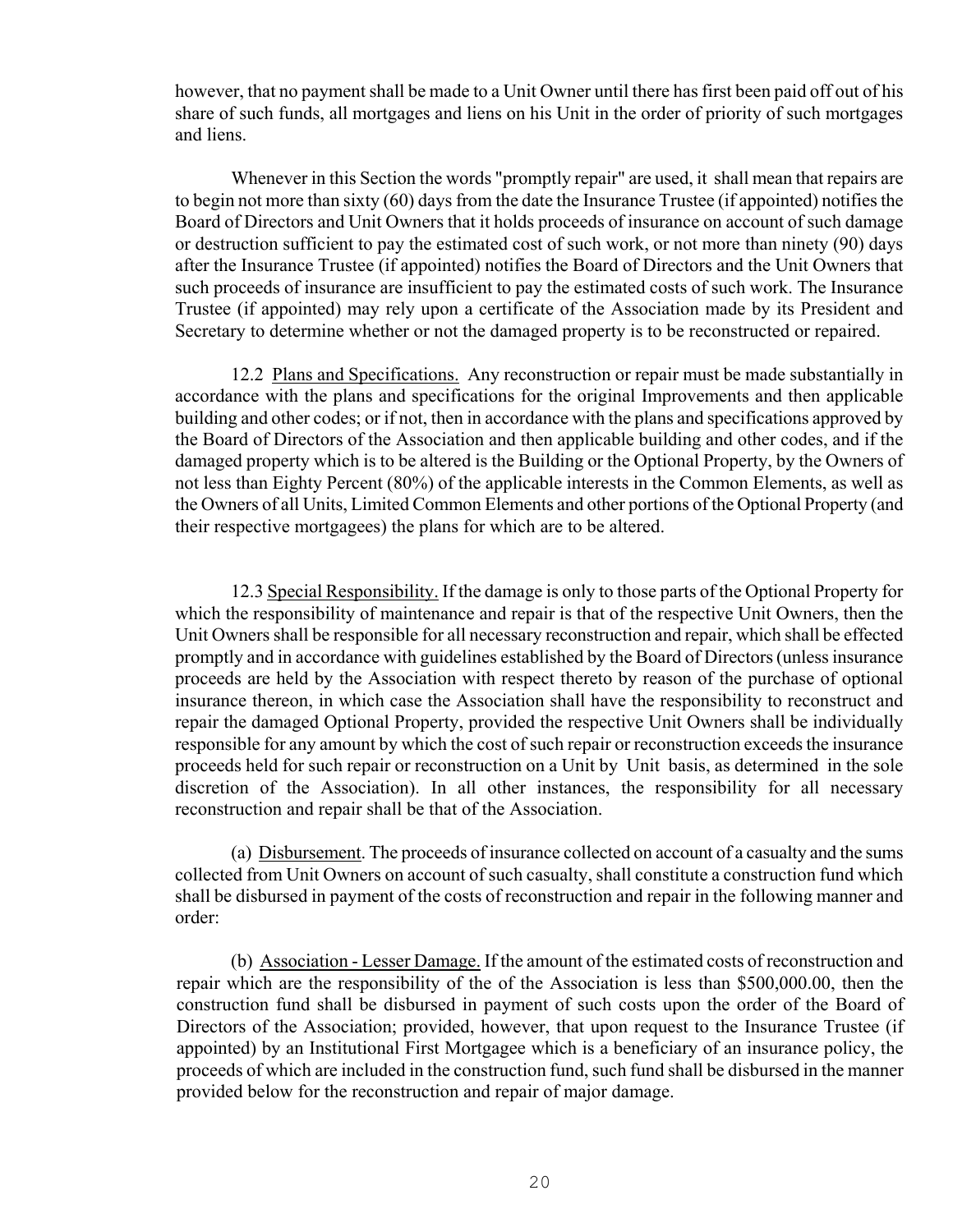(c) Association - Major Damage. If the amount of the estimated costs of reconstruction and repair which are the responsibility of the Association is more than \$500,000.00, then the construction fund shall be disbursed in payment of such costs in the manner contemplated by subparagraph (I) above, but then only upon the further approval of an architect or engineer qualified to practice in Florida and employed by the Association to supervise the work.

 (d) Unit Owners. If there is a balance of insurance proceeds after payment of all costs of reconstruction and repair that are the responsibility of the Association, this balance may be used by the Association to effect repairs to the Optional Property (if not insured or if underinsured), or may be distributed to Owners of the Optional Property who have the responsibility for reconstruction and repair thereof. The distribution shall be in the proportion that the estimated cost of reconstruction and repair of such damage to each affected Unit Owner bears to the total of such estimated costs to all affected Unit Owners, as determined by the Board; provided, however, that no Unit Owner shall be paid an amount in excess of the estimated costs of repair for his portion of the Optional Property.

 All proceeds must be used to effect repairs to the Optional Property, and if insufficient to complete such repairs, the Owners shall pay the deficit with respect to their portion of the Optional Property and promptly effect the repairs. Any balance remaining after such repairs have been effected shall be distributed to the affected Unit Owners and their mortgagees jointly as elsewhere herein contemplated.

 (e) Surplus. It shall be presumed that the first monies disbursed in payment of costs of reconstruction and repair shall be from insurance proceeds. If there is a balance in a construction fund after payment of all costs relating to the reconstruction and repair for which the fund is established, such balance shall be distributed to the beneficial owners of the fund in the manner elsewhere stated; except, however, that part of a distribution to an Owner which is not in excess of Assessments paid by such Owner into the construction fund shall not be made payable jointly to any mortgagee.

 (f) Certificate. Notwithstanding the provisions herein, the Insurance Trustee shall not be required to determine whether or not sums paid by Unit Owners upon Assessments shall be deposited by the Association with the Insurance Trustee, nor to determine whether the disbursements from the construction fund are to be made upon the order of the Association alone or upon the additional approval of an architect, engineer or otherwise, nor whether a disbursement is to be made from the construction fund, nor to determine whether surplus funds to be distributed are less than the Assessments paid by Owners, nor to determine the payees nor the amounts to be paid. The Insurance Trustee may rely upon a certificate of the Association, made by its President and Secretary, as to any or all of such matters and stating that the sums to be paid are due and properly payable, and stating the names of the payees and the amounts to be paid.

 12.4 Assessments. If the proceeds of the insurance are not sufficient to defray the estimated costs of reconstruction and repair to be effected by the Association, or if at any time during reconstruction and repair, or upon completion of reconstruction and repair, the funds for the payment of the costs of reconstruction and repair are insufficient, Assessments shall be made against the Unit Owners in sufficient amounts to provide funds for the payment of such costs. Such Assessments shall be in proportion to all of the Owners' respective shares in the Common Elements. In the event of insufficient proceeds of insurance on Optional Property, the shortage shall be the individual responsibility of the Owners thereof.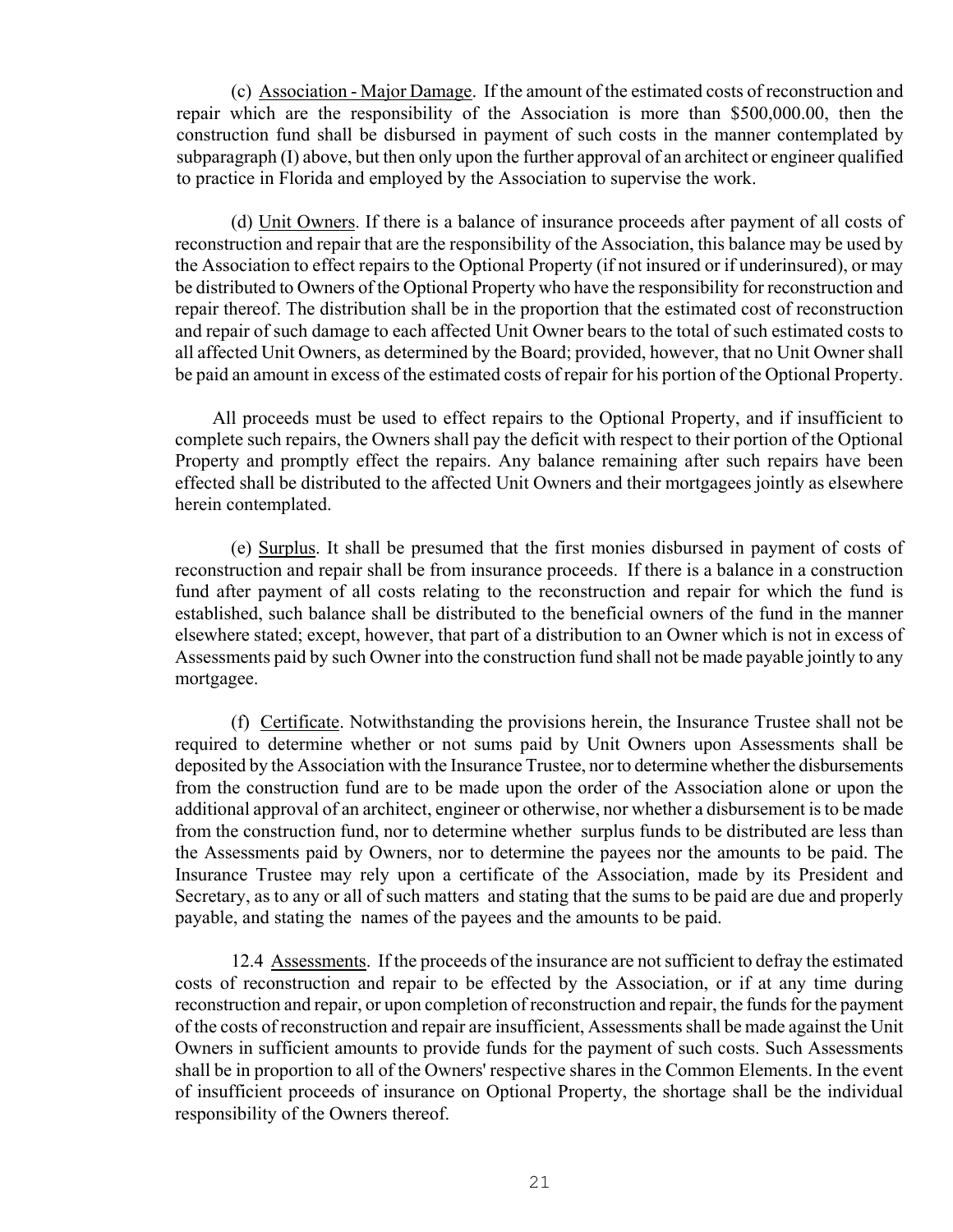12.5 Benefit of Mortgagees. Certain provisions in this Section 12 are for the benefit of mortgagees of Units and may be enforced by any of them.

# XIII.

## **CONDEMNATION**

 13.1 Deposit of Awards with Insurance Trustee. The taking of portions of the Condominium Property by the exercise of the power of eminent domain shall be deemed to be a casualty, and the awards for that taking shall be deemed to be proceeds from insurance on account of the casualty and shall be deposited with the Insurance Trustee. Even though the awards may be payable to Unit Owners, the Unit Owners shall deposit the awards with the Insurance Trustee; and in the event of failure to do so, in the discretion of the Board of Directors of the Association, or the amount of that award shall be set off against the sums hereafter made payable to the defaulting Owner (and if the award exceeds such sums, the Association shall have the right to bring legal action against that Owner).

 13.2 Determination Whether to Continue Condominium. Whether the Condominium will be continued after condemnation will be determined in the manner provided for determining whether damaged property will be reconstructed and repaired after casualty. For this purpose, the taking by eminent domain also shall be deemed to be a casualty.

 13.3 Disbursement of Funds. If the Condominium is terminated after condemnation, the proceeds of the awards and Special Assessments will be deemed to be insurance proceeds and shall be owned and distributed in the manner provided with respect to the ownership and distribution of insurance proceeds if the Condominium is terminated after a casualty. If the Condominium is not terminated after condemnation, the size of the Condominium will be reduced and the property damaged by the taking will be made usable in the manner provided below. The proceeds of the awards and special Assessments shall be used for these purposes and shall be disbursed in the manner provided for disbursement of funds by the Insurance Trustee (if appointed) after a casualty or as elsewhere in this Section 13 specifically provided.

 13.4 Unit Reduced but Habitable. If the taking reduces the size of a Unit or its Limited Common Elements and the remaining portion of the Unit can be made habitable (in the sole opinion of the Association), the award for the taking of a portion of the Unit or its limited Common Elements shall be used for the following purposes in the order stated and the following changes shall be made to the Condominium:

 (a) Restoration of Unit. The Unit shall be made habitable. If the cost of the restoration exceeds the amount of the award, the additional funds required shall be the individual responsibility of the Owner of the Unit.

 (b) Distribution of Surplus. The balance of the award in respect of the Unit or its Limited Common Elements, if any, shall be distributed to the Owner of the Unit and to each mortgagee of the Unit, the remittance being made payable jointly to the Owner and such mortgagees.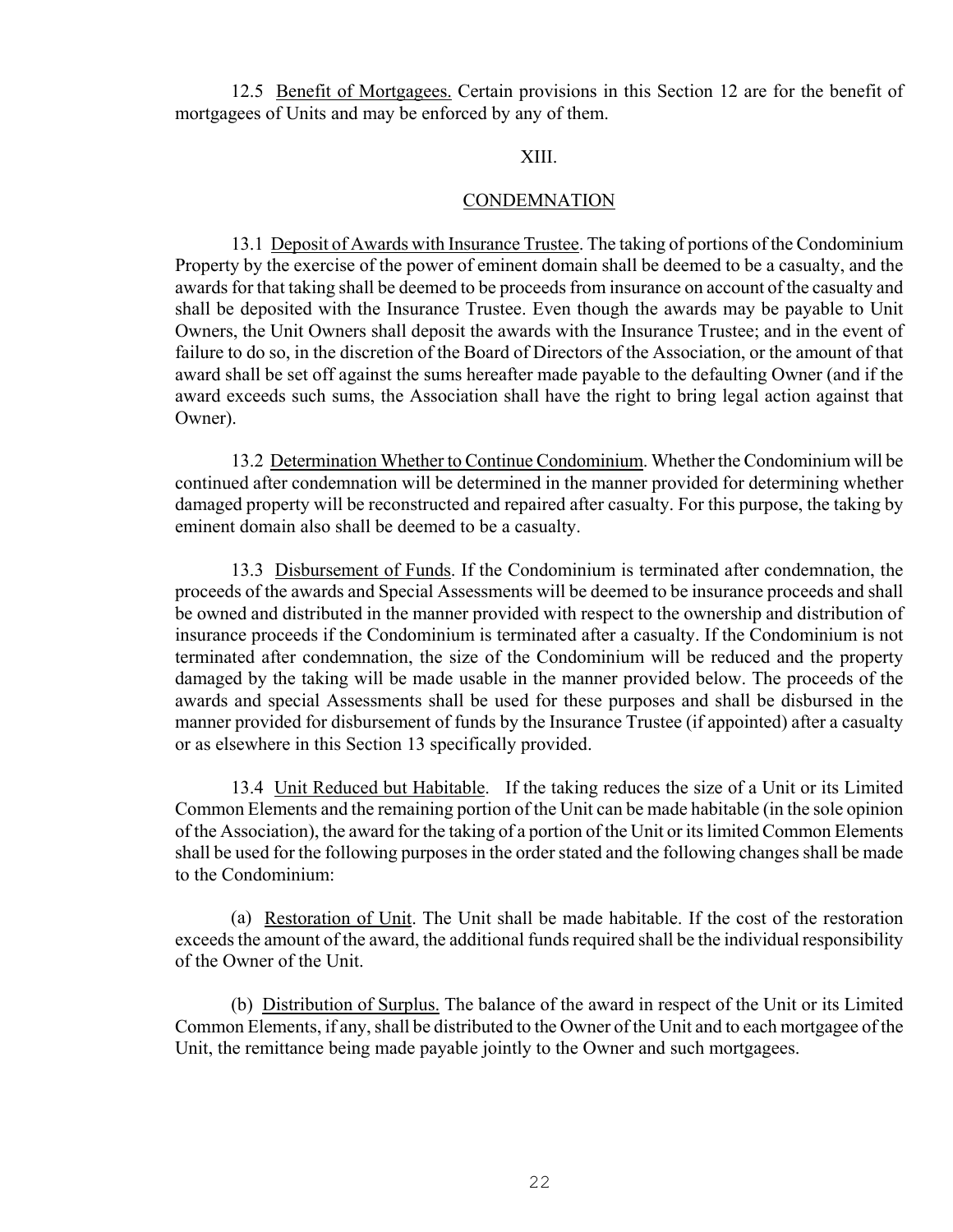13.5 Unit Made Uninhabitable. If the taking is of the entire Unit or so reduces the size of a Unit that it cannot be made habitable (in the sole opinion of the Association) the award for the taking of the Unit shall be used for the following purposes in the order stated and the following changes shall be made to the Condominium:

 (a) Payment of Award. The awards shall be paid first to the applicable Institutional First Mortgagees in amounts sufficient to pay off their mortgages in connection with each Unit, which is not so habitable; second, to the Association for any due and unpaid Assessments; third, jointly to the affected Unit Owners and other mortgagees of their Units. In no event shall the total of such distributions in respect of a specific Unit exceed the market value of such Unit immediately prior to the taking. The balance, if any, shall be applied to repairing and replacing the Common Elements.

 (b) Addition to Common Elements. The remaining portion of the Unit, if any, shall become part of the Common Elements and shall be placed in a condition allowing to the extent possible, for use by all of the Unit Owners in the manner approved by the Board of Directors of the Association; provided that if the cost of the work, therefore, shall exceed the balance of the fund from the award for the taking, such work shall be approved in the manner elsewhere required for capital improvements to the Common Elements.

 (c) Adjustment of Shares. The shares in the Common Elements, Common Expenses and Common Surplus appurtenant to the Units that continue as part of the Condominium shall be adjusted to distribute the shares in the Common Elements, Common Expenses and Common Surplus among the reduced number of Unit Owners (and among reduced Units). This shall be effected by restating the shares of continuing Unit Owners as a fraction, the numerator of which is one and the denominator of which is the total number of Units then remaining. The result of such division for each Unit shall be the adjusted percentage for such Unit.

 (d) Assessments. If the balance of the award (after payments to the Unit Owner and such Owner's mortgagees as above provided) for the taking is not sufficient to alter the remaining portion of the Unit for use as a part of the Common Elements, the additional funds required for such purposes shall be raised by Assessments against all of the Unit Owners who will continue as Owners of Units after the changes in the Condominium effected by the taking. The Assessments shall be made in proportion to the applicable percentage shares of those Owners after all adjustments to such shares effected pursuant hereto by reason of the taking.

 (e) Arbitration. If the market value of a Unit prior to the taking cannot be determined by agreement between the Unit Owner and mortgagees of the Unit and the Association within 30 days after notice of a dispute by any affected party, such value shall be determined by arbitration in accordance with the then existing rules of the American Arbitration Association who shall base their determination upon an average of their appraisals of the Unit. A judgment upon the decision rendered by the arbitrators may be entered in any court of competent jurisdiction in accordance with the Florida Arbitration Code. The cost of arbitration proceedings shall be assessed against all Unit Owners, including Owners who will not continue after the taking, in proportion to the applicable percentage shares of such Owners as they exist prior to the adjustments to such shares effected pursuant hereto by reason of the taking.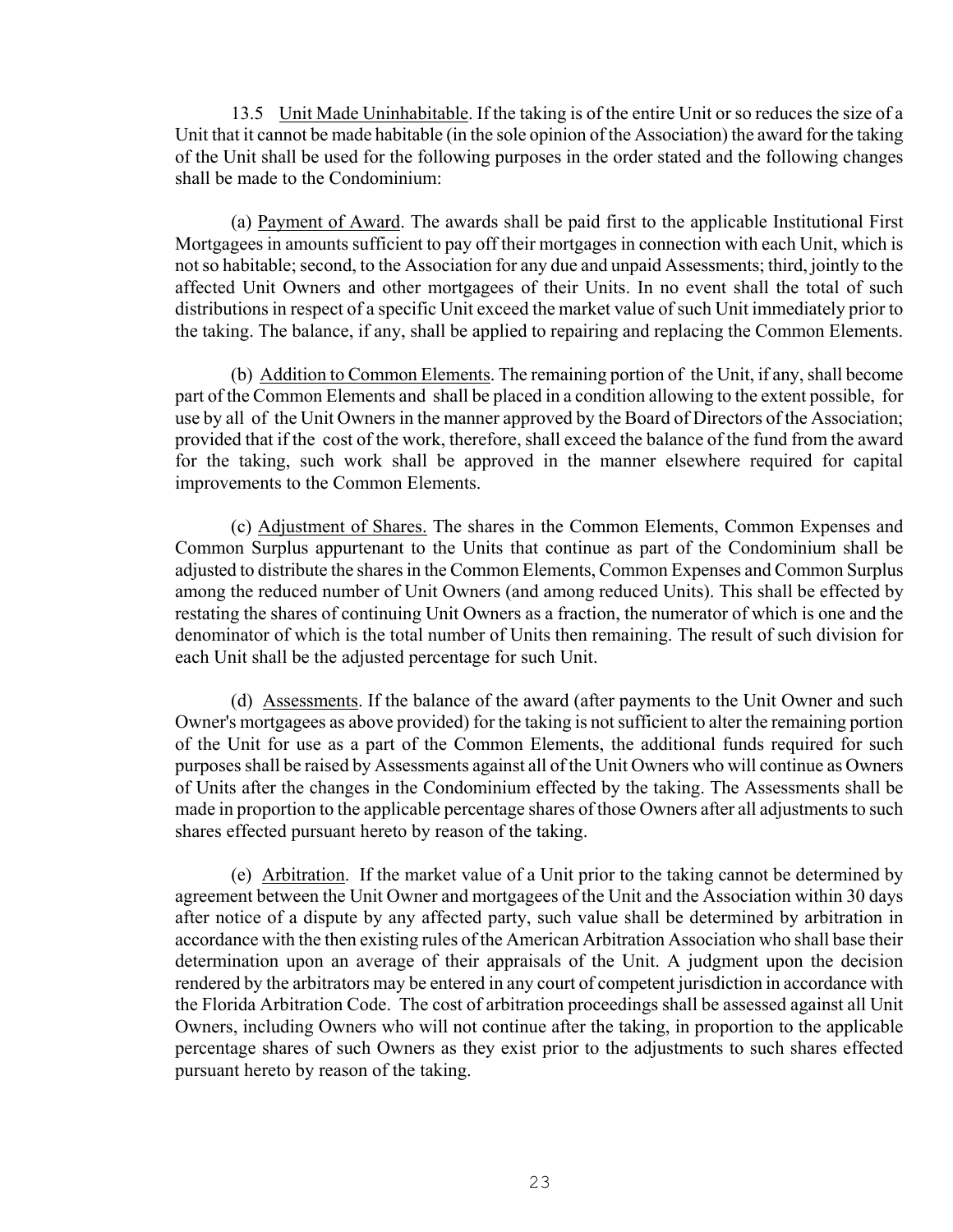13.6 Taking of Common Elements. Awards for the taking of Common Elements shall be used to render the remaining portion of the Common Elements usable in the manner approved by the Board of Directors of the Association; provided, that if the cost of such work shall exceed the balance of the funds from the awards for the taking, the work shall be approved in the manner elsewhere required for capital improvements to the Common Elements. The balance of the awards for the taking of Common Elements, if any, shall be distributed to the Unit Owners in the shares in which they own the Common Elements after adjustments to these shares effected pursuant hereto by reason of the taking. If there is a mortgage on a Unit, the distribution shall be paid jointly to the Owner and the mortgagees of the Unit.

 13.7 Amendment of Declaration. The changes in Units, in the Common Elements and in the ownership of the Common Elements and share in the Common Expenses and Common Surplus that are effected by the taking shall be evidenced by an amendment to this Declaration of Condominium that is only required to be approved by, and executed upon the direction of, a majority of all Directors of the Association.

# XIV. OCCUPANCY AND USE RESTRICTIONS.

 In order to provide for congenial occupancy of the Condominium Property and for the protection of the values of the Units, the use of the Condominium Property shall be restricted to and shall be in accordance with the following provisions which shall be applicable to all Unit Owners, their families, guests, invitees, licensees, and lessees, to wit:

 14.1 Occupancy. Each Unit shall be used as a residence only, except as otherwise herein expressly provided. A Unit owned by an individual, corporation, partnership, trust or other fiduciary may only be occupied by the following persons, and such persons' families, provided that the Unit Owner or other permitted occupant must reside with his/her family: (i) the individual Unit Owner, (ii) an officer, director, stockholder, employee or designee of such corporation, (iii) a partner, employee or designee of such partnership, (iv) the fiduciary or beneficiary of such fiduciary, or (v) permitted occupants under an approved lease or sublease of the Unit (as described below), as the case may be. Occupants of an approved leased or subleased Unit must be the following persons, and such persons' families who reside with them: (i) an individual lessee or sublessee, (ii) an officer, director, stockholder, employee or designee of a corporate lessee or sublessee, (iii) a partner, employee or designee of a partnership lessee or sublessee, or (iv) a fiduciary or beneficiary of a fiduciary lessee or sublessee. In no event shall occupancy of a Unit (except for temporary occupancy by visiting guests) exceed two (2) persons per bedroom. The Board of Directors shall have the power to authorize occupancy of a Unit by persons in addition to those set forth above. The provisions of this Subsection 14.1 shall not be applicable to Units used by the Developer for model apartments, guest accommodations, sales or other offices or management services.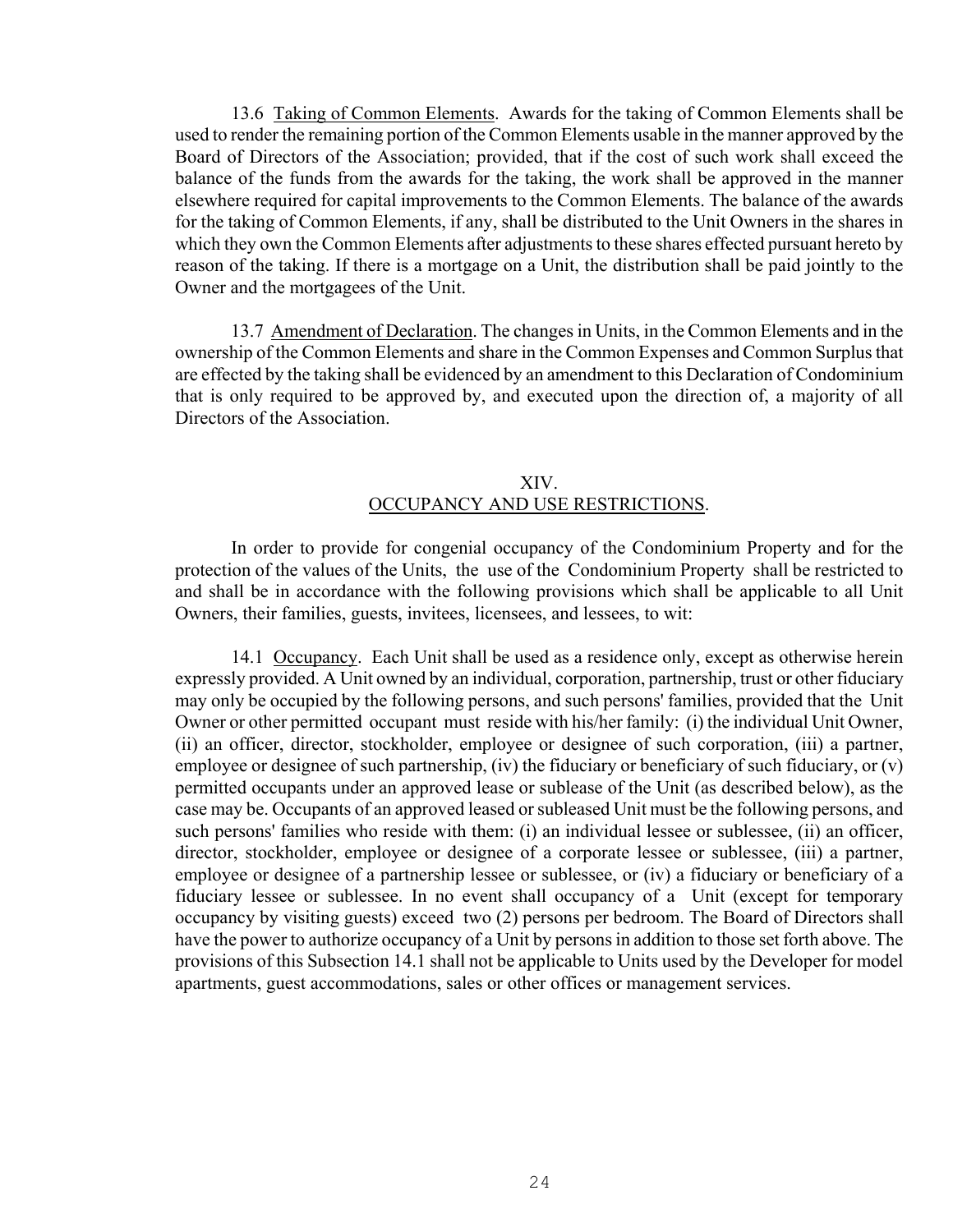As used herein, "family" or words of similar import shall be deemed to include a spouse, children, parent, brother, sister, grandchildren and other person permanently cohabiting the Unit as or together with the Owner or permitted occupant thereof. As used herein, "guest" or words of similar import shall include only those persons who have a principal residence other than the Unit. The purpose of this paragraph is to prohibit the circumvention of the provisions and intent of this Section 14 and the Board of Directors of the Association shall enforce, and the Unit Owners comply with, same with due regard for such purpose.

 14.2 Children. Children shall be permitted to reside in Units but shall be subject to the age restrictions imposed as to use of certain recreation facilities, as provided in the Rules and regulations of the Association.

 14.3 Pets. Each Unit Owner or occupant (regardless of the number of joint owners or occupants) may maintain no more than two (2) household pets in his or her Unit, to be limited to dog(s) or cat(s) (or other household pets defined as such and specifically permitted by the Board of Directors of the Association), provided it is not kept, bred or maintained for any commercial purpose, does not become a nuisance or annoyance to neighbors and is first registered with the Association. No reptiles or wildlife shall be kept in or on the Condominium Property (including Units). Unit Owners must pick up all solid wastes of their pets and dispose of such wastes appropriately. All pets (including cats) must be kept on a leash no more than six (6) feet in length at all times when outside the Unit. No pets may be kept in/on patios, balconies or terraces when the Owner is not in the Unit. Without limiting the generality of Section 14 hereof, violation of the provisions of this paragraph shall entitle the Association to all of its rights and remedies, including, but not limited to, the right to fine Unit Owners (as provided in any applicable rules and regulations) and/or to require any pet to be permanently removed from the Condominium Property. This Section 14.3 shall not prohibit the keeping of fish or a caged household-type bird(s) in a Unit, provided that a bird(s) is not kept on Limited Common Elements and does not become a nuisance or annoyance to neighbors. Notwithstanding any of the foregoing, however, neither this Section 14.3, any other provision of this Declaration nor any rule or regulation of the Association shall be enforced, adopted or amended so as to prohibit or unlawfully restrict any right of the Owner or occupant of a Unit to keep and use a seeing eye dog or other assistive animal for purposes provided for in any local, state or federal law, statute or ordinance protecting the applicable person's right to do so.

 14.4 Alterations Without limiting the generality of Section 9.1 hereof, and subject to Section 9.2 hereof, no Unit Owner shall cause or allow improvements or changes to any Limited Common Elements or Common Elements, including, but not limited to, painting or other decorating of any nature, installing any electrical wiring, television or radio antenna, machinery, or air conditioning units or in any manner changing the appearance of any portion of the Building, without obtaining the prior written consent of the Board of Directors of the Association (in the manner specified in Section 9.1 hereof).

 14.5 Use of Common Elements. The Common Elements shall be used only for furnishing of the services and facilities for which they are reasonably suited and which are incident to the use and occupancy of Units.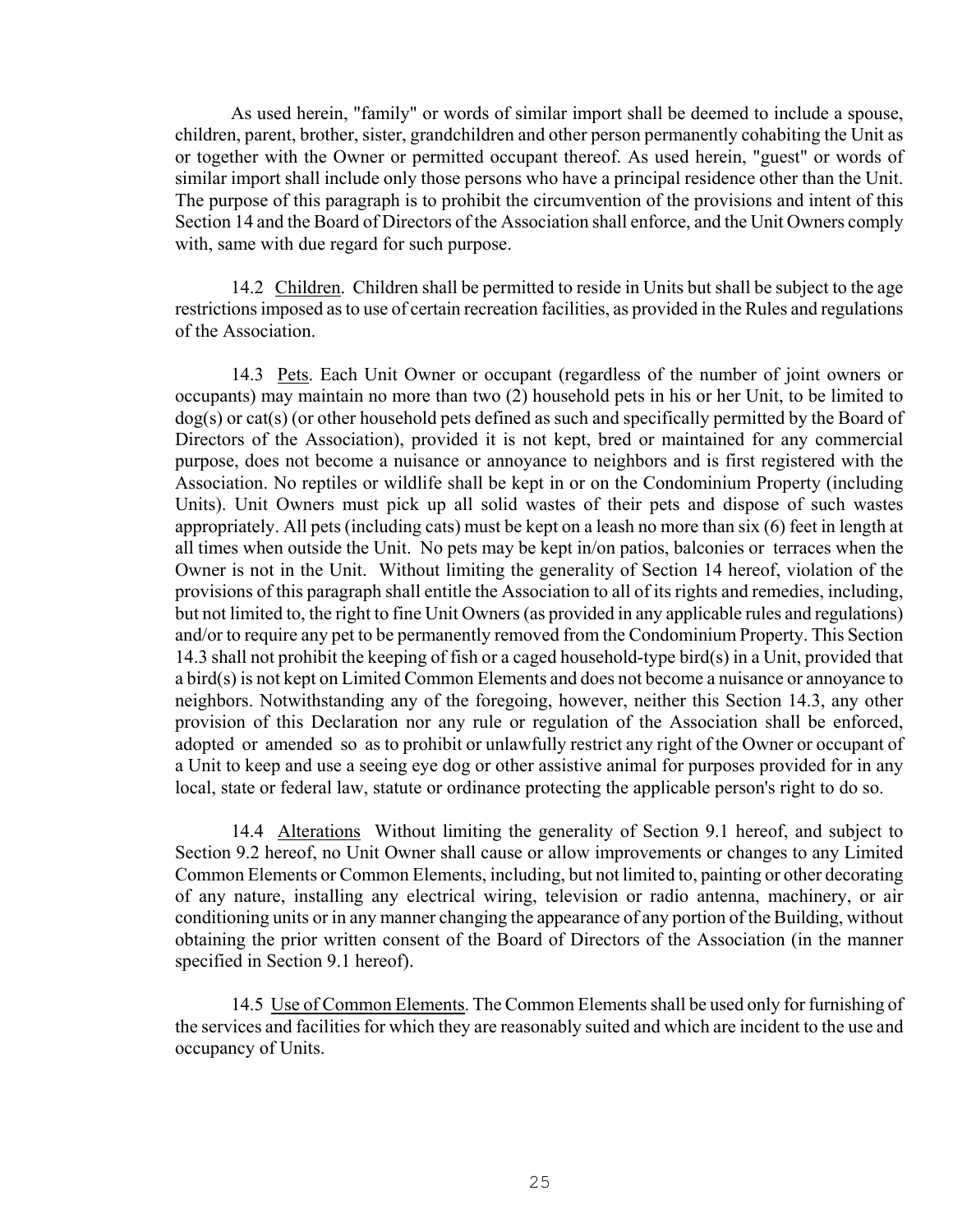14.6 Nuisances. No nuisances (as reasonably determined by the Board of Directors of the Association) shall be allowed on the Condominium Property, nor shall any use or practice be allowed which is a source of unreasonable annoyance to residents or Occupants of Units or which interferes with the peaceful possession or proper use of the Condominium Property by its residents or occupants. No activity specifically permitted by this Declaration shall be deemed a nuisance. It is the nature of multi-family condominium buildings that dwelling units are built in close proximity to one another (resulting in the sharing of common walls, common floors and ceilings) and noise is frequently audible from one Unit to the next no matter how much soundproofing is attempted. It is therefore mandatory, for the mutual interest and protection of all Owners, lessees and other Occupants within the Condominium, to recognize that acoustical privacy is achieved only through understanding and compliance with certain limitations and restrictions. It is also recognized that sound insulation from adjacent occupancy in a manner comparable to a single-family detached residence is impossible to obtain and Owners and Occupants hereby acknowledge and accept said limitations. Owners and Occupants acknowledge that there will usually be some audio awareness of one's neighbors, depending upon the particular situation. All modifications of design of the structures, or related components thereof, by Owners and Occupants could alter the insulation and therefore are regulated by this Declaration. Furthermore, all furniture parts in contact with the floors should have rubber casters or felt pads to minimize noise and vibration attributable to moving furniture as well as scratches of finishes. All Owners and Occupants acknowledge and understand that Developer will be renovating and rebuilding certain portions of the Condominium Property and no such construction or noise associated therewith shall be deemed a nuisance or discomfort pursuant to the terms hereof.

 14.7 No Improper Uses. No improper, offensive, hazardous or unlawful use shall be made of the Condominium Property or any part thereof, and all valid laws, zoning ordinances and regulations of all governmental bodies having jurisdiction over the same shall be observed. Violations of laws, orders, rules, regulations or requirements of any governmental agency having jurisdiction over the same, relating to any portion of the Condominium Property, shall be corrected by, and at the sole expense of, the party obligated to maintain or repair such portion of the Condominium Property, as elsewhere herein set forth. Notwithstanding the foregoing and any provisions of this Declaration, the Articles of Incorporation or Bylaws, the Association shall not be liable to any person(s) for its failure to enforce the provisions of this Section 14.7. No activity specifically permitted by this Declaration shall be deemed a violation of this Section.

 14.8 Property Use. The Condominium Property shall be used for residential purposes only. No buildings or other improvements at any time situate on the Land shall be used for any business, commercial, amusement, school, clubhouse, charitable, philanthropic or manufacturing purposes, or as a professional office. Notwithstanding the foregoing, portions of the Condominium Property may be used by the Developer to assist in the sale of Units in this condominium.

 14.9 Floor Coverings and Sound Insulation. Without limiting the generality of the approval requirements set forth in Section 9 of this Declaration, no hard-surfaced floor coverings shall be installed in any Unit, except for Units on the first floor, unless same is installed with an acoustical cork insulation or alternative sound-absorbing backing meeting the requirements of the Board of Directors of the Association. Ceiling fans must have a minimum one (1) inch shaft between the ceiling and the motor mechanism and must be installed with isolation pads. A waterproofing system must be installed under all elevated balcony and terrace floor coverings meeting the requirements of the Association Board of Directors.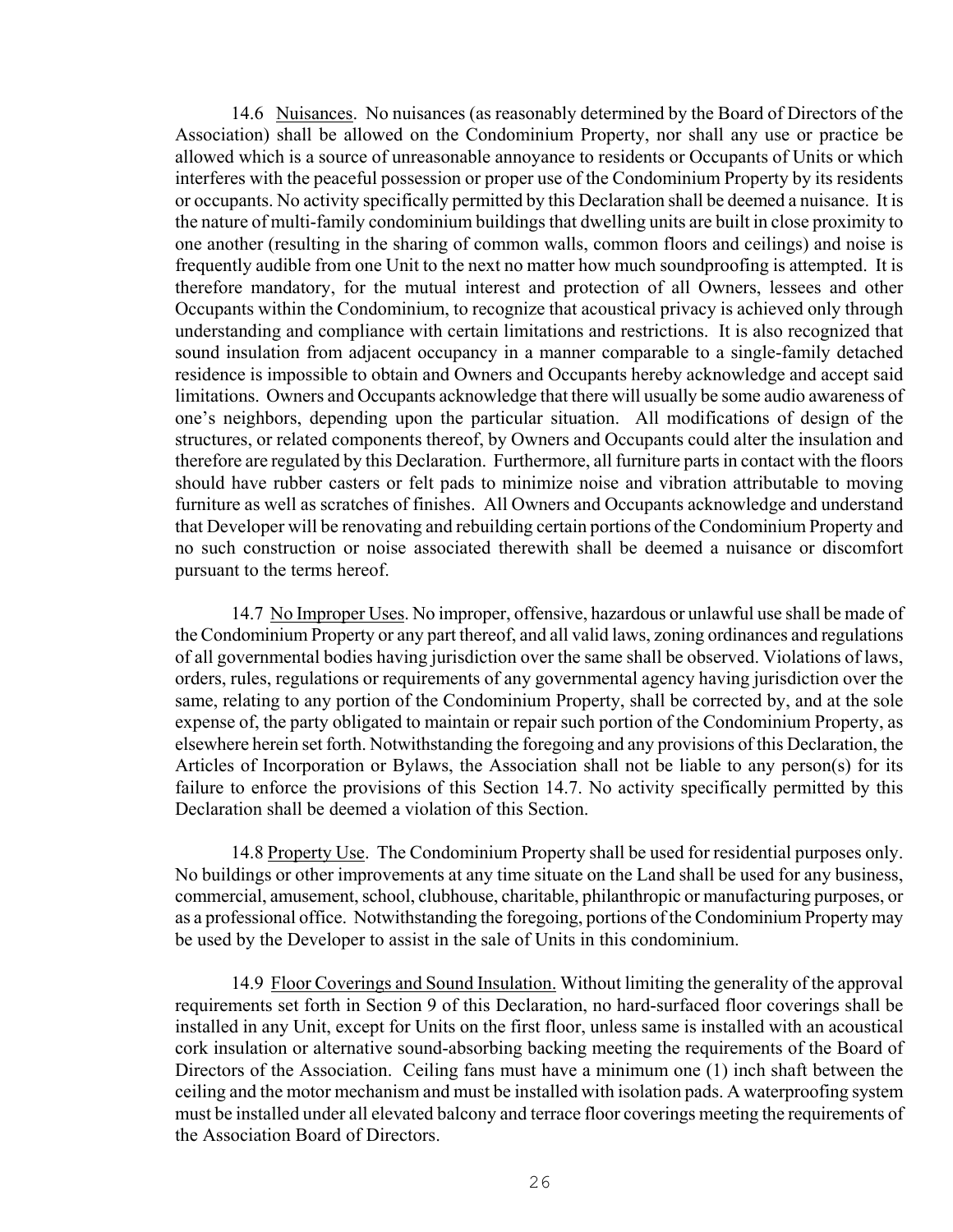14.10 Exterior Improvements; Landscaping. Without limiting the generality of Sections 9.1 or 14.4 hereof, but subject to any provision of this Declaration specifically permitting same, no Unit Owner shall cause anything to be affixed or attached to, hung, displayed or placed on the exterior walls, doors, terraces or windows of the Building (including, but not limited to, awnings, signs, storm shutters, screens, window tinting, furniture, fixtures and equipment), or on the interior side thereof so as to be visible to the exterior, without the prior written consent of the Board of Directors of the Association. Specifically, no "For Rent", "For Sale" or any other sign shall be displayed or exposed to view by a Unit Owner or other occupant. To insure a uniform appearance on the exterior of the Building, all window coverings of Units, including, but not limited to verticals, shades, sheers, curtains, drapes, mini-blinds and Venetian blinds shall be faced on the exterior with white, off-white, light beige or other color approved by the Association. The furnishings and decorations, which Unit Owners may place in, on or about the verandahs, balconies, patios or terraces of Units may be subject to such additional rules and regulations as the Board of Directors of the Association may adopt from time to time.

 14.11 Relief by Association. The Association shall have the power (but not the obligation) to grant relief in particular circumstances from the provisions of specific restrictions contained in this Section 14 for good cause shown.

 14.12 Changes in Permitted Uses. No amendments to this Section 14, any other provision of this Declaration governing the use of Units or the Common Elements or to any Rules and Regulations of the Association shall operate to prohibit the keeping of a pet, parking of a vehicle or leasing or occupancy of a Unit where same was (i) permitted prior to the effectiveness of the amendment, (ii) being conducted in reliance on such permissibility and (iii) is continuing with the same pet, vehicle, lessee or occupant as existed prior to the effectiveness of the amendment. Likewise, no improvement made to or about any Unit ,which was permitted at the time of its making shall be required to be removed by virtue of a change in the permissibility of such types of improvements.

## XV.

#### SELLING, LEASING AND MORTGAGING OF UNITS

 Units may be made subject to mortgages without restrictions, but sales and leases of Units shall be subject to the provisions of this Section.

 15.1 Board Approval. There shall be no sale, lease or transfer of interest, legal or beneficial, nor transfer of possession of a Unit without the prior written approval of the Board of Directors of the Association. In the event a corporation, partnership, trust or other legal entity owns a Unit, the transfer of all or substantially all of the beneficial ownership of such entity shall be considered a transfer of interest in the Unit.

 A fee may be charged by the Association in connection with the transfer or approval, which shall not be in excess of the expenditures reasonably required for such transfer, nor shall the expense exceed the fee permitted under the Act, from time to time, which at the time of recording of this Declaration is \$100.00 per applicant (except husband/wife or parent/dependant child shall be considered one applicant) . Any Unit Owner desiring to sell, lease or deliver possession of a Unit shall submit to the Board an application for approval, which application shall be in writing and in a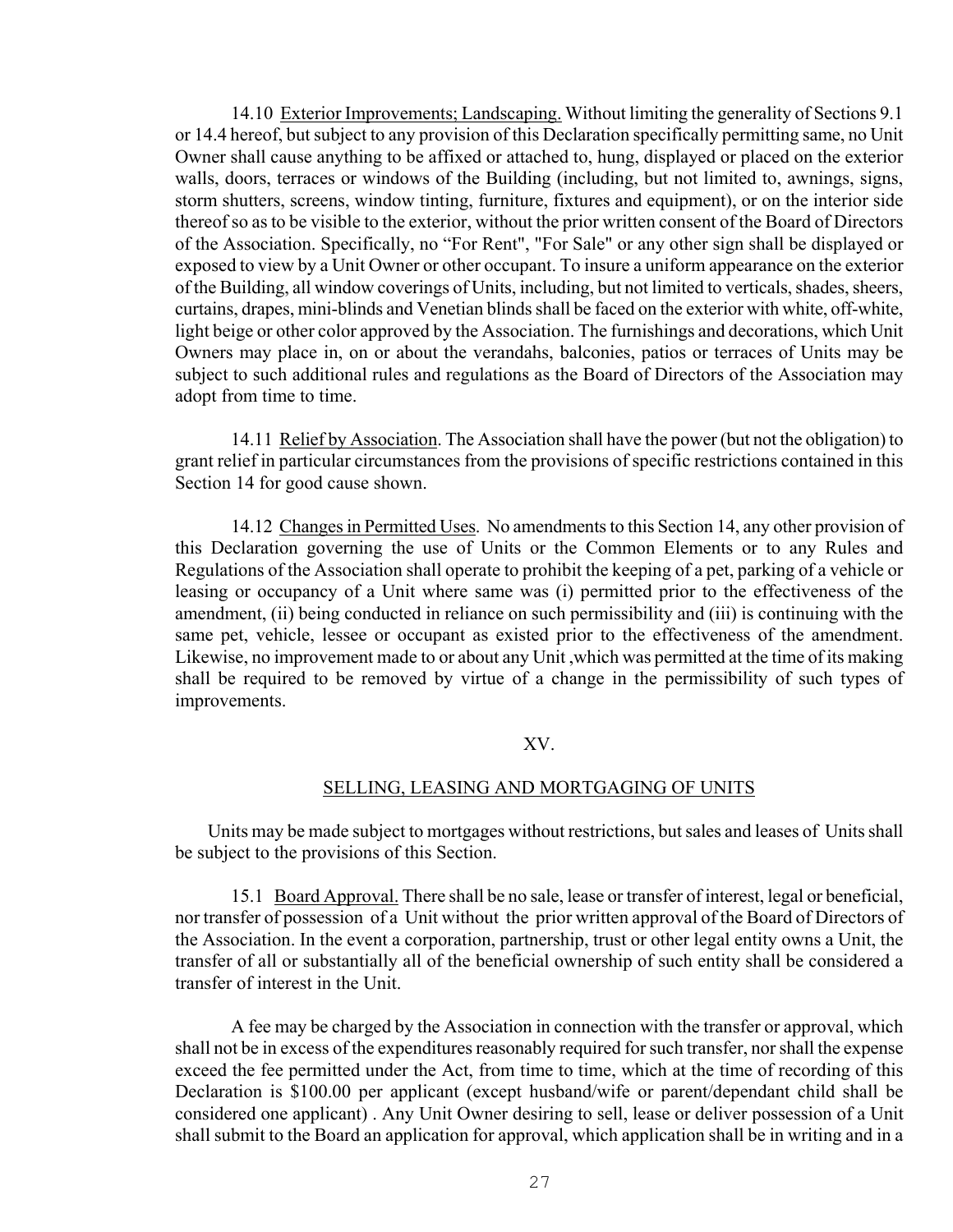form approved by the Association, and shall provide the name, address, and telephone number of the desired purchaser or tenant, the names of all intended occupants of the Unit, together with such other information as the Board may reasonably require. The Board must either approve or disapprove the request within ten (10) days after its receipt of the request or such supplemental information as it may reasonably require. If a sale is approved, a recordable Certificate of Approval shall be executed by the Association to be recorded at the expense of the purchaser. If a lease is approved, a written notice of approval will be provided by the Association. The Board's failure to give the Unit Owner the Certificate of Approval or written notice of approval, or written notice of disapproval within the ten (10) day period shall be deemed to be the Board's consent to the same. If the Board disapproves a requested sale in writing within the ten (10) day period, the Board shall be deemed to have exercised its option to purchase as described in paragraph 15.2 hereafter. The provisions of this Section 15.1 shall not apply to the sale of Units by the Developer. The provisions of this Section 15.1 shall not apply to a transfer or purchase by Institutional Mortgagees which acquire title as a result of their mortgage lien on the Unit, regardless of whether the title is acquired by deed from the mortgagor or through foreclosure proceedings; nor shall this Section 15.1 require approval of a purchaser who acquires title to a Unit at a duly advertised public sale, with open bidding provided by law, including but not limited to an execution sale, a foreclosure sale, a judicial or a tax sale.

 15.2 Sale of Unit. In the event any Unit Owner desires to sell his or her Unit, the Association shall have the option to purchase any such Unit upon the same terms and conditions as are offered by the Unit Owner to any third party, subject to the following:

 (a) Prior to the sale or transfer of any Unit to any person other than the transferor's spouse, a member of his or her immediate family, or a wholly owned legal entity, the Unit Owner shall notify the Board in writing of the name and address of the person to whom the proposed sale or transfer is to be made, the terms and conditions of the sale or transfer, and provide a copy of the purchase/transfer agreement, with such other information as may be reasonably required by the Board.

 (b) Within ten (10) days after receipt of said notice and such supplemental information as it may reasonably require, the Board may exercise its right to purchase, in writing, and shall promptly notify the Unit Owner of its decision.

 (c) If the Board notifies the Unit Owner of its intent to exercise this option, it shall deliver to the Unit Owner the deposit required under the terms of the proposed sale within the above mentioned ten (10) day period and shall then be obligated to close the sale of the Unit in accordance with the terms and conditions of the proposed sale previously furnished to it. If the Board furnishes the Unit Owner with written notice of its intent to exercise the option, but fails to deliver the required deposit within the ten (10) day period, such failure shall be deemed to be a consent to the sale to the contract purchaser or tenant. Approval of the sale constitutes a waiver of the option.

 (d) If the Board timely notifies the Unit Owner of its exercise of this option and accompanies its notice with the required deposit, the Association's obligation to purchase the Unit as provided herein may be assigned by the Association to any member or members as shall be determined solely by the Association.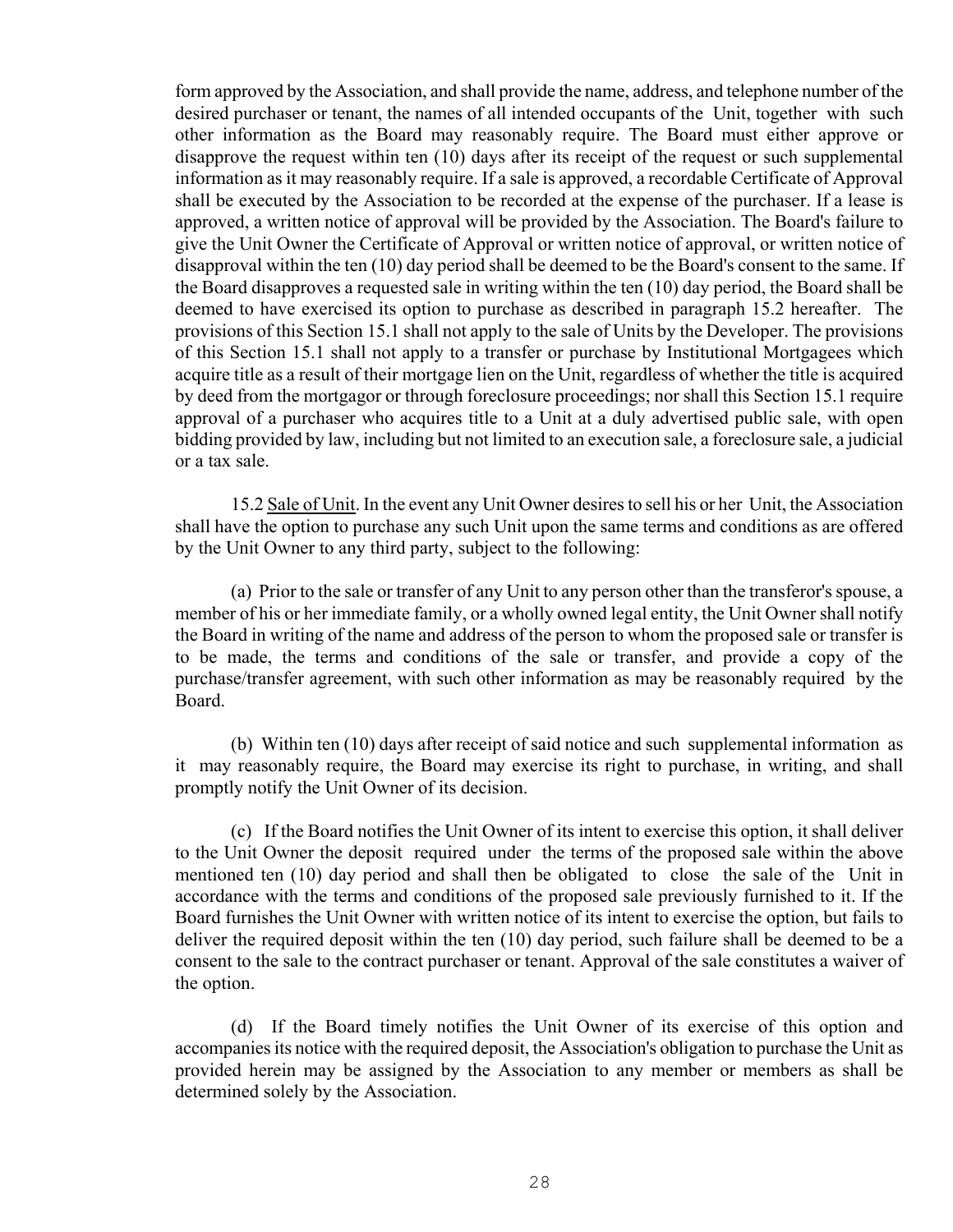(e) Upon receipt of the deposit and the Board's notice of intent to exercise the option, the selling Unit Owner may either close the proposed sale of his or her Unit with the Association or a member or members to whom the Association's obligation to purchase the Unit has been assigned, or withdraw the offer specified in its notice to the Board. If the Association or the Member to whom the option has been assigned fails to close the proposed sale under the terms and conditions of said notice, the deposit previously delivered by the Association shall be retained by the Unit Owner as liquidated damages and the Unit Owner shall, thereafter, be free to consummate the transaction with the party who made the original bona fide offer upon the original terms and conditions.

 15.3 Leasing. In the event of leasing of Units, the Board shall have the right to require that a substantially uniform form of lease be used. No portion of a Unit (other than an entire Unit) may be rented. All leases shall provide (or be automatically deemed to provide, absent an express statement) that the Association shall have the right to terminate the lease upon default by the tenant in observing any of the provisions of this Declaration, the Articles of Incorporation, Bylaws, and Rules and Regulations of the Association. If a Lessee violates any of the aforementioned, in addition to any other rights they may have, the Association has the right to evict the Lessee from the Unit and, for the purposes thereof, each Unit Owner by accepting title to a Unit in this Condominium also authorizes the Association to act on his behalf as his agent in any action brought to evict a Lessee under this paragraph. Furthermore, in the event the Association evicts any Lessee or otherwise takes any action to enforce the provisions of this Declaration, the Articles, the Bylaws or any of the Rules and Regulations of the Association, the Board of Directors and the other Unit Owners shall not be liable to the Lessee or Unit Owner for any loss or damages suffered, arising from or connected therewith. No lease of a Unit shall be valid or approved for a term of less than one hundred twenty (120) days. Regardless of whether or not expressed in the applicable lease, the Unit Owner shall be jointly and severally liable to the Association for the acts and omissions of his or her tenant(s) which constitute a violation of, or non-compliance with, the provisions of this Declaration, the Articles, Bylaws and of any and all rules and regulations of the Association. Notwithstanding the foregoing, no unit Owner may lease or rent his Unit if delinquent in the payment of any Assessments. Notwithstanding anything contained herein to the contrary, the Developer may lease or rent any Unit owned by the Developer for any period of time and from time to time without the approval of the **Association** 

 15.4 No Severance of Ownership. No part of the Common Elements may be sold, conveyed or otherwise disposed of, except as an appurtenance to the Unit in connection with a sale, conveyance or other disposition of the Unit to which such interest is appurtenant, and any sale, conveyance or other disposition of a Unit shall be deemed to include that Unit's appurtenant interest in the Common Elements.

 15.5 Gifts and Devises. etc. Any Unit Owner shall be free to convey or transfer his Unit by gift, to devise his Unit by will, or to have his Unit pass by intestacy, without restriction; provided, however, that each succeeding Unit Owner shall be bound by, and his Unit subject to, the provisions of this Section 15.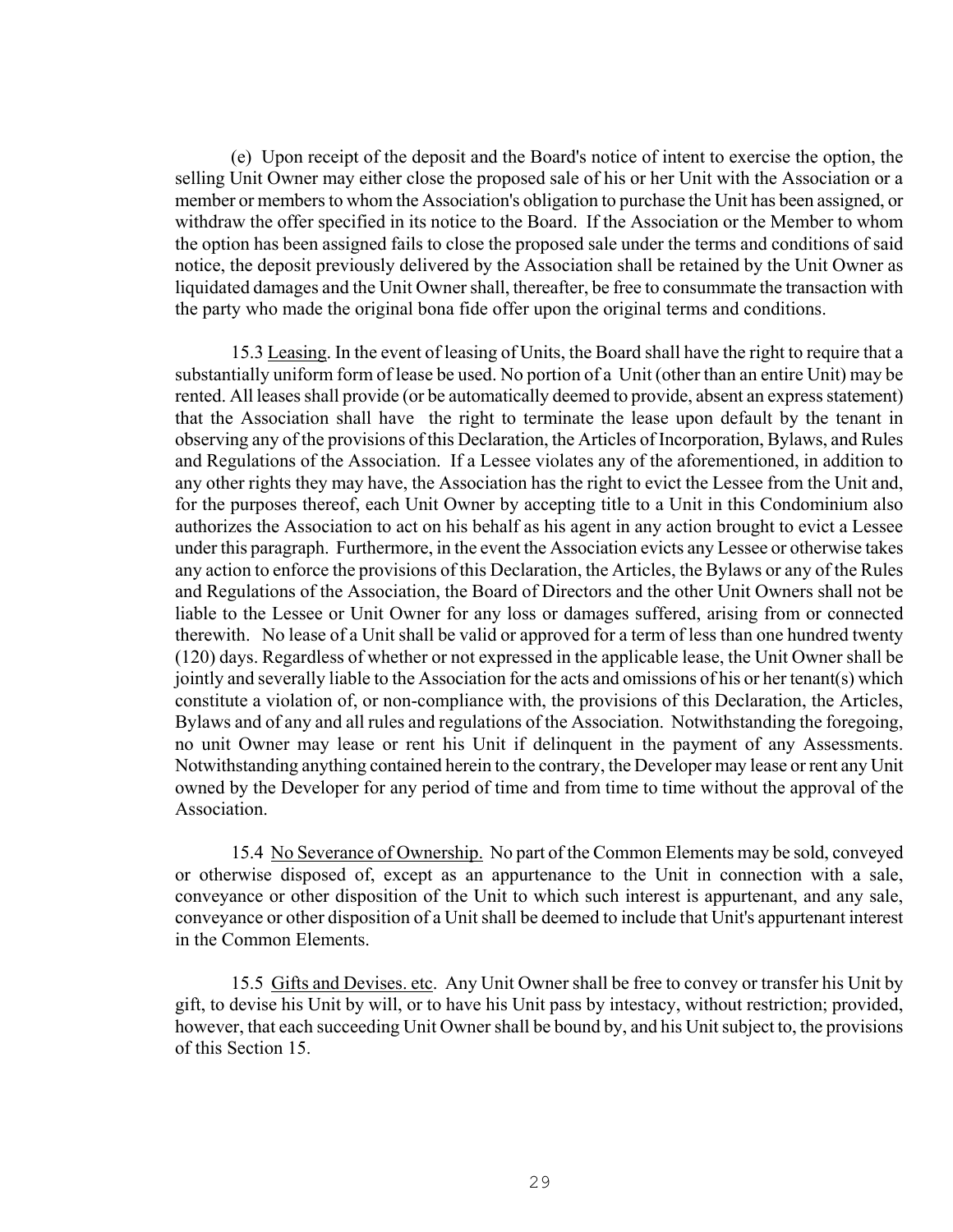15.6 Parking Spaces. No parking space shall be assigned to a person or entity who/which is not also an Owner of a Unit and shall become upon assignment an appurtenance to the Unit to which it is assigned. Further, no parking space shall be leased to a person or entity who/which is not a tenant or Owner of a Unit. No more than one vehicle may be parked in a parking space at any one time. Guest parking spaces are to be utilized by guests only and residents may not use guest parking spaces.

 15.7 Storage Units. No storage unit shall be assigned to a person or entity who/which is not also an Owner of a Unit and shall become upon assignment a Limited Common Element appurtenant to the Unit to which it is assigned.

#### XVI.

#### COMPLIANCE AND DEFAULT

 Each Unit Owner and every Occupant of a Unit and the Association shall be governed by and shall comply with the terms of this Declaration of Condominium and all exhibits annexed hereto, and the Rules and Regulations adopted pursuant to those documents, as the same may be amended from time to time. The Association (and Unit Owners, if appropriate) shall be entitled to the following relief in addition to the remedies provided by the Act:

 16.1 Compliance. In the event a Unit Owner or Occupant fails to maintain a Unit or fails to cause such Unit to be maintained, or fails to observe and perform all of the provisions of the Declaration, the Bylaws, the Articles of Incorporation of the Association, applicable rules and regulations, or any other agreement, document or instrument affecting the Condominium Property or administered by the Association, in the manner required, the Association shall have the right to proceed in a court of equity to require performance and compliance, to impose any applicable fines or to sue in a court of law for damages.

16.2 Fines. If the Association intends to levy a fine, the following shall apply:

 a. The party against whom the fine is sought to be levied shall be afforded an opportunity for hearing after reasonable notice of not less than fourteen (14) days. The hearing shall be held before a committee of other Unit Owners appointed by the Board of Directors of the Association. If the committee does not agree with the fine, the fine may not be levied. The notice shall include:

(i) A statement of the date, time and place of the hearing.

 (ii) A statement of the provisions of the Declaration; Association Bylaws or Association rules which have allegedly been violated; and

(iii) A short and plain statement of the matters asserted by the Association.

 b. The party against whom the fine may be levied shall have an opportunity to respond, to present evidence, and to provide written and oral argument on all issues involved and shall have an opportunity at the hearing to review, challenge, and respond to any material considered by the **Association**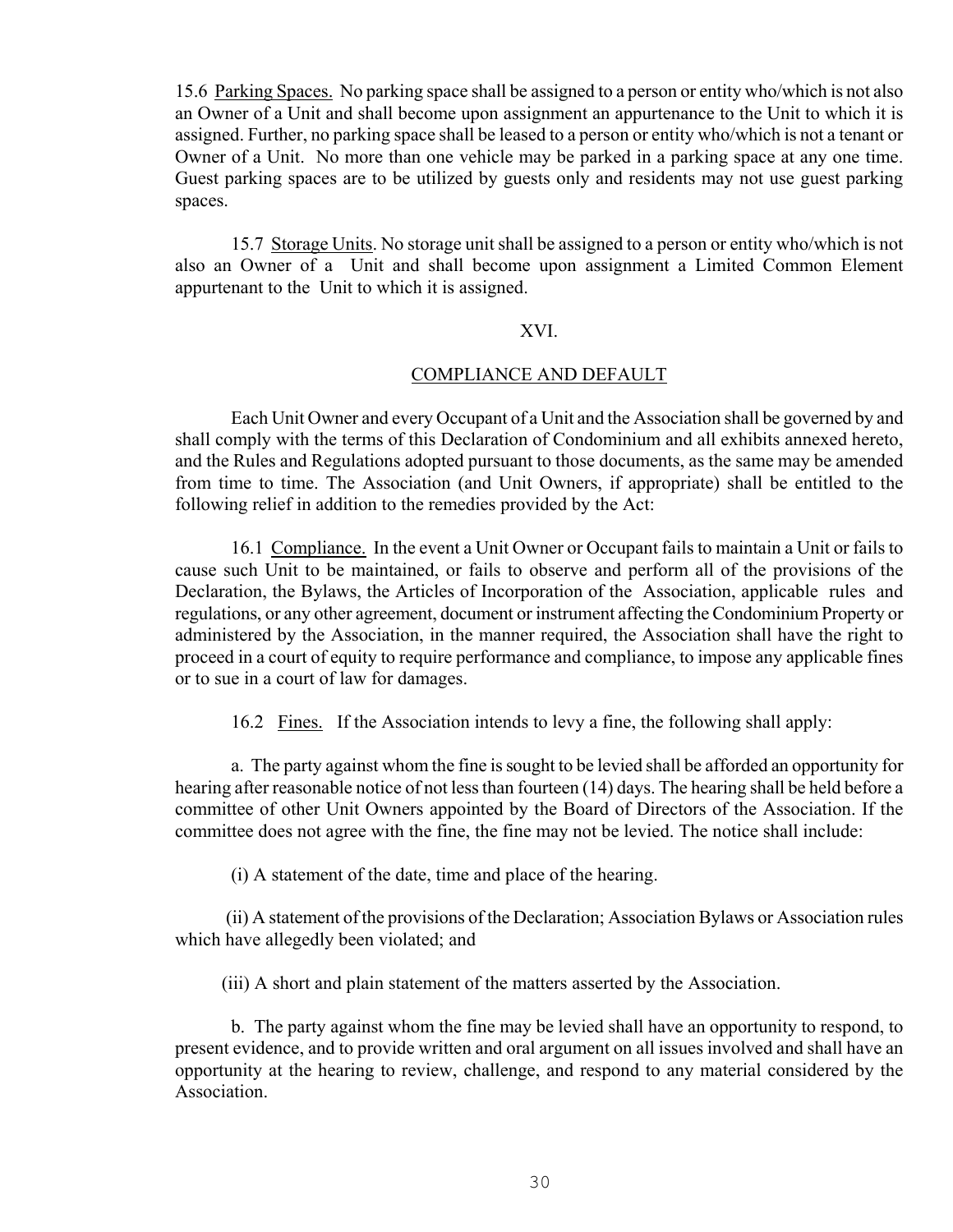c. A fine may be levied on the basis of each day of a continuing violation, with a single notice and opportunity for a hearing. No fine may exceed the maximum amount authorized by the Condominium Act, as amended from time to time, which presently has a maximum of \$100.00 per violation, and may be levied on the basis of each day of a continuing violation, provided that no fine shall in the aggregate, exceed \$1,000.00.

 16.3 Negligence. A Unit Owner shall be liable for the expense of any maintenance, repair or replacement made necessary by his or her intentional act, negligence, misuse or neglect or by that of any member of his or her family or his or her or their guests, employees, agents or lessees, but only to the extent such expense is not met by the proceeds of insurance actually collected in respect to such negligence by the Association.

 16.4 Costs and Attorney's Fees. In any proceeding arising because of an alleged failure of a Unit Owner or the Association to comply with the requirements of the Act, this Declaration, the exhibits annexed hereto, or the rules and regulations adopted pursuant to said documents, as the same may be amended from time to time, the prevailing party shall be entitled to recover the costs of the proceeding and such reasonable attorney's fees (including appellate attorney's fees).

 16.5 No Waiver of Rights. The failure of the Association or any Unit Owner to enforce any covenant, restriction or other provision of the Act, this Declaration, the exhibits annexed hereto, or the rules and regulations adopted pursuant to said documents, as the same may be amended from time to time, shall not constitute a waiver of their right to do so thereafter.

#### XVII.

#### ADDITIONAL RIGHTS OF MORTGAGEES AND OTHERS.

 17.1 Institutional First Mortgagees shall have the right, upon written request to the Association, to: (i) examine the condominium documents and the Association's books and records, (ii) receive a copy of the Association's financial statement for the immediately preceding fiscal year, (iii) receive notices of and attend Association meetings, (iv) receive notice of an alleged default in any obligations hereunder by any Unit Owner, on whose Unit such mortgagee holds a mortgage, which is not cured within Thirty (30) days of notice of default to the Unit Owner, and (v) receive notice of any substantial damage or loss to any portion of the Condominium Property.

 17.2 Any holder, insurer or guarantor of a mortgage on a Unit shall have, if first requested in writing, the right to timely written notice of (i) any condemnation or casualty loss affecting a material portion of the condominium Property or the affected mortgaged Unit, (ii) a sixty (60) day delinquency in the payment of the Assessments on a mortgaged Unit, (iii) the occurrence of a lapse, cancellation or material modification of any insurance policy or fidelity bond maintained by the Association, (iv) any proposed termination of the Condominium, and (v) any proposed action which requires the consent of a specified number of mortgage holders.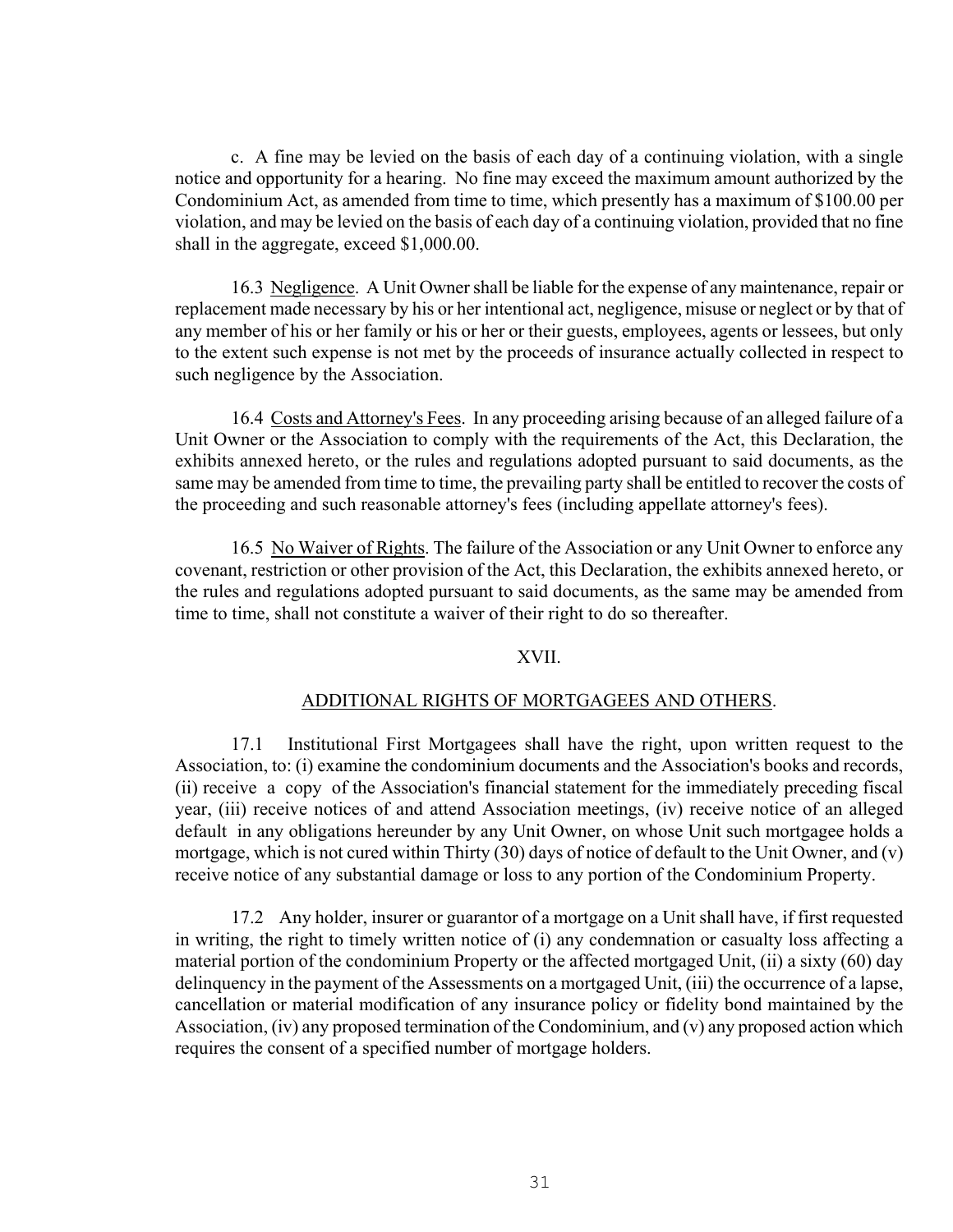#### XVIII.

#### COVENANTS RUNNING WITH THE LAND

 All provisions of this Declaration, the Articles, Bylaws and applicable rules and regulations of the Association, shall, to the extent applicable and unless otherwise expressly herein or therein provided to the contrary, be perpetual and be construed to be covenants running with the Land and with every part thereof and interest therein, and all of the provisions hereof and thereof shall be binding upon and inure to the benefit of the Developer and subsequent owner(s) of the Land or any part thereof, or interest therein, and their respective heirs, personal representatives, successors and assigns, but the same are not intended to create nor shall they be construed as creating any rights in or for the benefit of the general public. All present and future Unit Owners, tenants and occupants of Units shall be subject to and shall comply with the provisions of this Declaration and such Articles, Bylaws and applicable rules and regulations, as may be amended from time to time. The acceptance of a deed or conveyance, or the entering into of a lease, or the entering into occupancy of any Unit, shall constitute an adoption and ratification of the provisions of this Declaration, and the Articles, Bylaws and applicable rules and regulations of the Association, as they may be amended from time to time, including, but not limited to, a ratification of any appointments of attorneys-infact contained herein.

## XIX.

## DISCLAIMER OF WARRANTIES

 DEVELOPER HEREBY DISCLAIMS ANY AND ALL EXPRESS OR IMPLIED WARRANTIES AS TO DESIGN, CONSTRUCTION, FURNISHING AND EQUIPPING OF THE CONDOMINIUM PROPERTY, EXCEPT ONLY THOSE SET FORTH IN SECTION 718.203 OF THE ACT. AS TO SUCH WARRANTIES WHICH CANNOT BE DISCLAIMED, AND TO OTHER CLAIMS, IF ANY, WHICH CAN BE MADE AS TO THE AFORESAID MATTERS, ALL INCIDENTAL AND CONSEQUENTIAL DAMAGES ARISING THEREFROM ARE HEREBY DISCLAIMED. ALL UNIT OWNERS, BY VIRTUE OF THEIR ACCEPTANCE OF TITLE TO THEIR RESPECTIVE UNITS (WHETHER FROM THE DEVELOPER OR ANOTHER PARTY) SHALL BE DEEMED TO HAVE AUTOMATICALLY WAIVED ALL OF THE AFORESAID DISCLAIMED WARRANTIES AND INCIDENTAL AND CONSEQUENTIAL **DAMAGES** 

#### XX.

## RIGHTS OF DEVELOPER

 In addition to the rights, which the Developer has by common law and pursuant to the Act, the Developer shall have the following rights:

 20.1 Easements. Until such time as Developer has completed all of the contemplated improvements and sold all of the Units that will ultimately be contained within the Condominium Property, easements, including but not limited to ingress and egress, are hereby reserved and shall exist through and over the Condominium Property as may be required, convenient, or desired by Developer for the completion of the contemplated improvements and the marketing and sale of said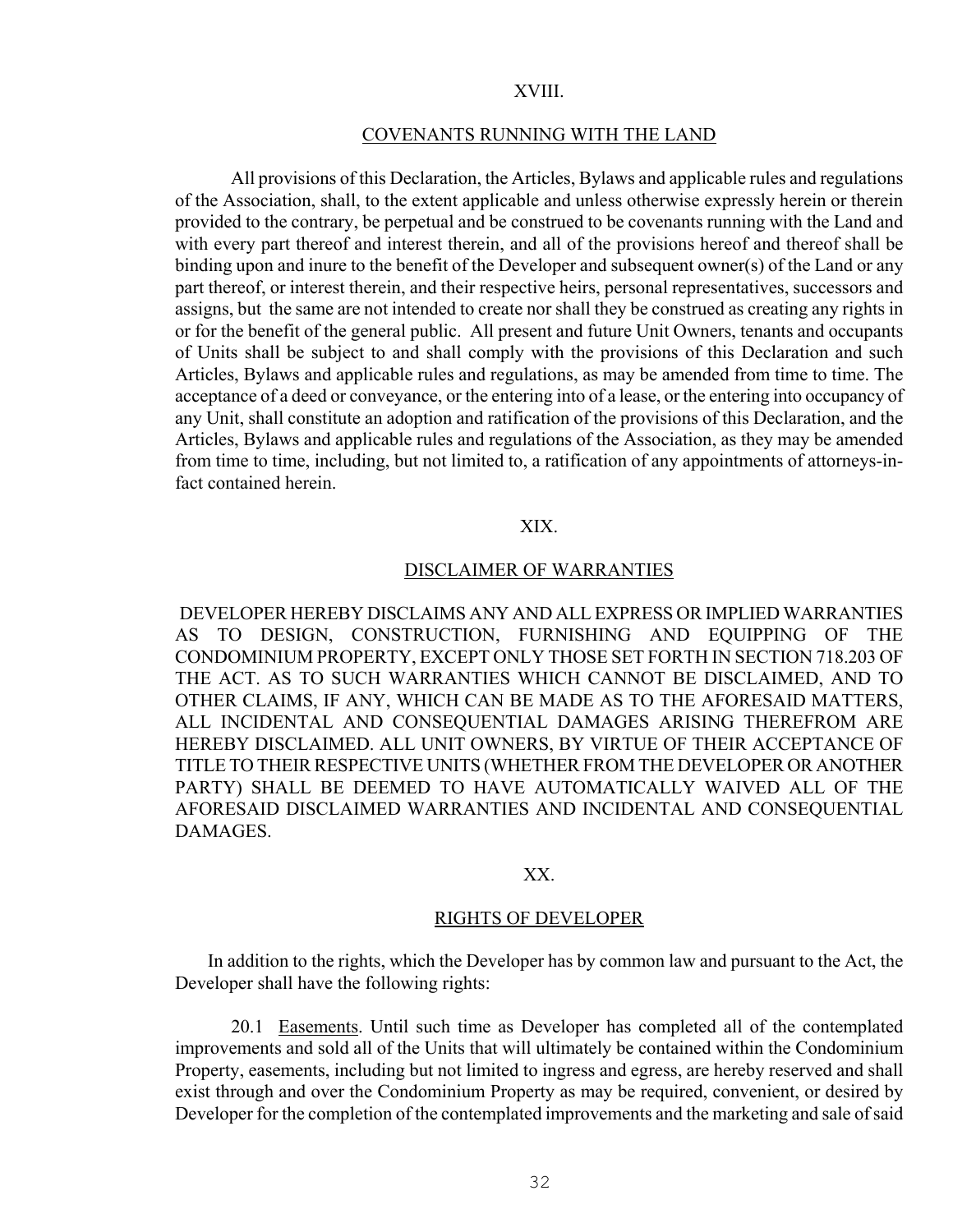Units. Neither the Unit Owners or the Association, nor their use of the Condominium Property shall interfere in any way with such completion and sale.

 20.2 Sale of Units. The Developer shall have the right to transact any business necessary to consummate the sale of Units, including but not limited to, the right to install and maintain a sales office and advertising on the Condominium Property, use the Common Elements and, notwithstanding anything to the contrary contained herein, the Developer may maintain and use sales offices, promotion and development offices, models and Units retained by the Developer, or owned by the Developer, or the use of which has been reserved to the Developer in this Declaration or by contract or otherwise lawfully enforceable as a contract obligation by the Developer against the Association or any of the Unit Owners other than the Developer, so long as such use shall also conform with applicable laws, zoning, rules and ordinances of the appropriate governmental jurisdictions. Specifically, Developer shall have the right to use Units owned by the Developer as motel units for the purpose of housing guests and prospective purchasers of the Condominium Property for promotion and sales purposes, without limitation as to duration of stay or number of guests.

20.3 No Board Action Without Developer's Consent. During the period that Developer holds any Units for sale in the ordinary course of business none of the following actions may be taken by the Association, either through an act of its Board of Directors or as membership, without the Developer's approval in writing:

(a) Assessment of the Developer as Unit Owner for Capital Improvements;

 (b) Any action by the Association that would be detrimental to the sale of the Units by the Developer; however, an increase in assessments for Common Expenses without discrimination against the Developer shall not be deemed to be detrimental to the sales of Units for the purposes of this paragraph.

 20.4 Developer's Rights With Respect To Common Elements. The Developer reserves every right necessary or desirable relative to the Common Elements and the Condominium Property in general for the following purposes:

(a) Furnishing of the Condominium Property;

(b) The sale or mortgage of the Condominium Units;

 20.5 Expansion of Recreational Facilities. **Notwithstanding anything to the contrary elsewhere in this Declaration, without Association approval, the Developer shall have the right to construct on or before March 1, 2005, an observation deck over the submerged lands of the Common Elements adjacent to the seawall, a lap pool and spa with deck between Buildings Three and Four and a sun deck with barbeque area in the northwest corner of the property adjacent to the seawall and Building Two. If all or any of the aforementioned items are constructed by Developer, it shall have the right without approval or joinder of the Association, any other Unit Owner or Mortgagee to execute and file in the Public Records of the County, an amendment to this Declaration and Plat depicting said improvements.**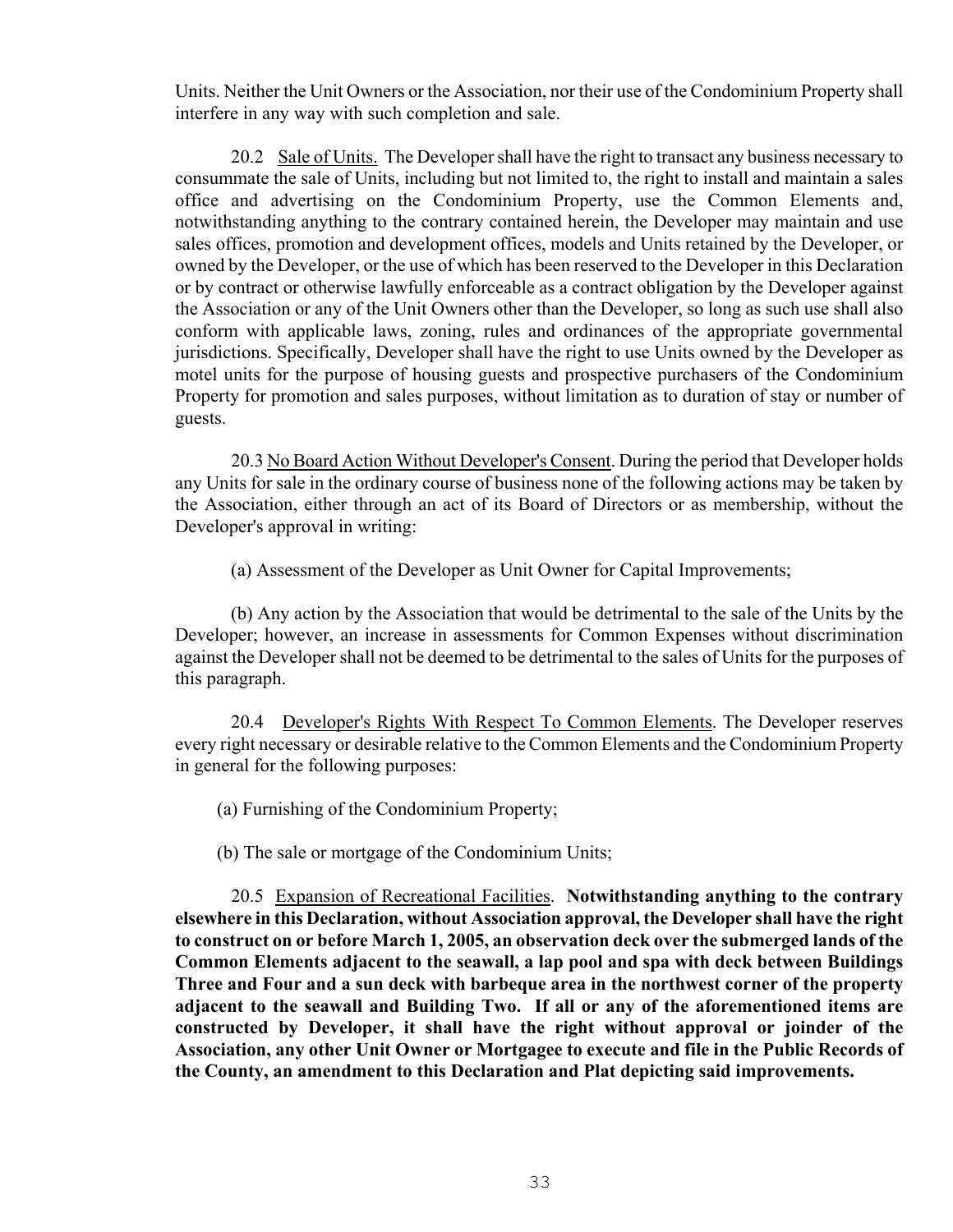20.6 Transfer of Units Subject to a Lease. Notwithstanding anything contained herein to the contrary, the Developer may lease Units and sell them subject to such leases. The number and identification of said Units that may be leased and sold subject to lease, can not be determined at this time and will be based on market conditions.

20.7 Developer's Retained Ownership Interest in Furniture, Furnishings and Equipment. Any furniture, furnishings and equipment that is owned by the Developer and is used by the Developer in conjunction with the sale and development of this Condominium, including but not limited to furniture used in any model apartments and sales offices shall remain the property of Developer and shall not be considered part of the Common Elements of the Condominium.

# XXI.

#### SOUTHWEST FLORIDA WATER MANAGEMENT DISTRICT

 21.1 For the purposes of this Article, the Declaration and the Articles of Incorporation and Bylaws of the Association, the term "Surface Water Management System Facilities" shall include, but is not limited to: all inlets, ditches, swales, culverts, water control structures, retention and detention areas, ponds, lakes, flood plane compensation areas, wetlands and any associated buffer areas and wetland mitigation areas.

 21.2 All Surface Water Management System Facilities shall be located upon common elements.

 21.3 There shall be no construction activities permitted with respect to the Surface Water Management System Facilities, which construction activities shall be defined to include, but not be limited to: digging or excavating, depositing fill, debris, or other material or item; constructing or altering any water control structures; or any other construction to modify the Surface Water Management System Facilities. If the Condominium includes a wetland mitigation area, as defined in Section 1.7.24 of part B of the Environmental Resource Permitting Information Manual promulgated pursuant to the Florida Administrative Code (F.A.C.) for the Southwest Florida Water Management District ("SWFWMD"), or a wet detention pond, no vegetation in these areas shall be removed, cut, trimmed or sprayed with herbicide without specific written permission from SWFWMD. Construction and maintenance activities which are consistent with the design and permit conditions approved by SWFWMD in the Environmental Resource Permit may be conducted without specific written approval from SWFWMD Section 4. The Association shall be responsible for the operation and maintenance of the Surface Water Management System Facilities, and all operation and maintenance and re-inspection reporting shall be performed in accordance with the terms and conditions of the Environmental Resource Permit.

 21.4. SWFWMD shall have the right to take enforcement measures, including civil action for injunctive relief and/or penalties, against the Association to compel the Association to correct any outstanding problems with the Surface Water Management System Facilities.

 21.5. Notwithstanding any provision in Article IX hereof, there shall be no amendment of the Declaration that affects this Article XXVI, the Surface Water Management System Facilities or the operation and maintenance of the Surface Water Management System Facilities without the prior written approval of SWFWMD.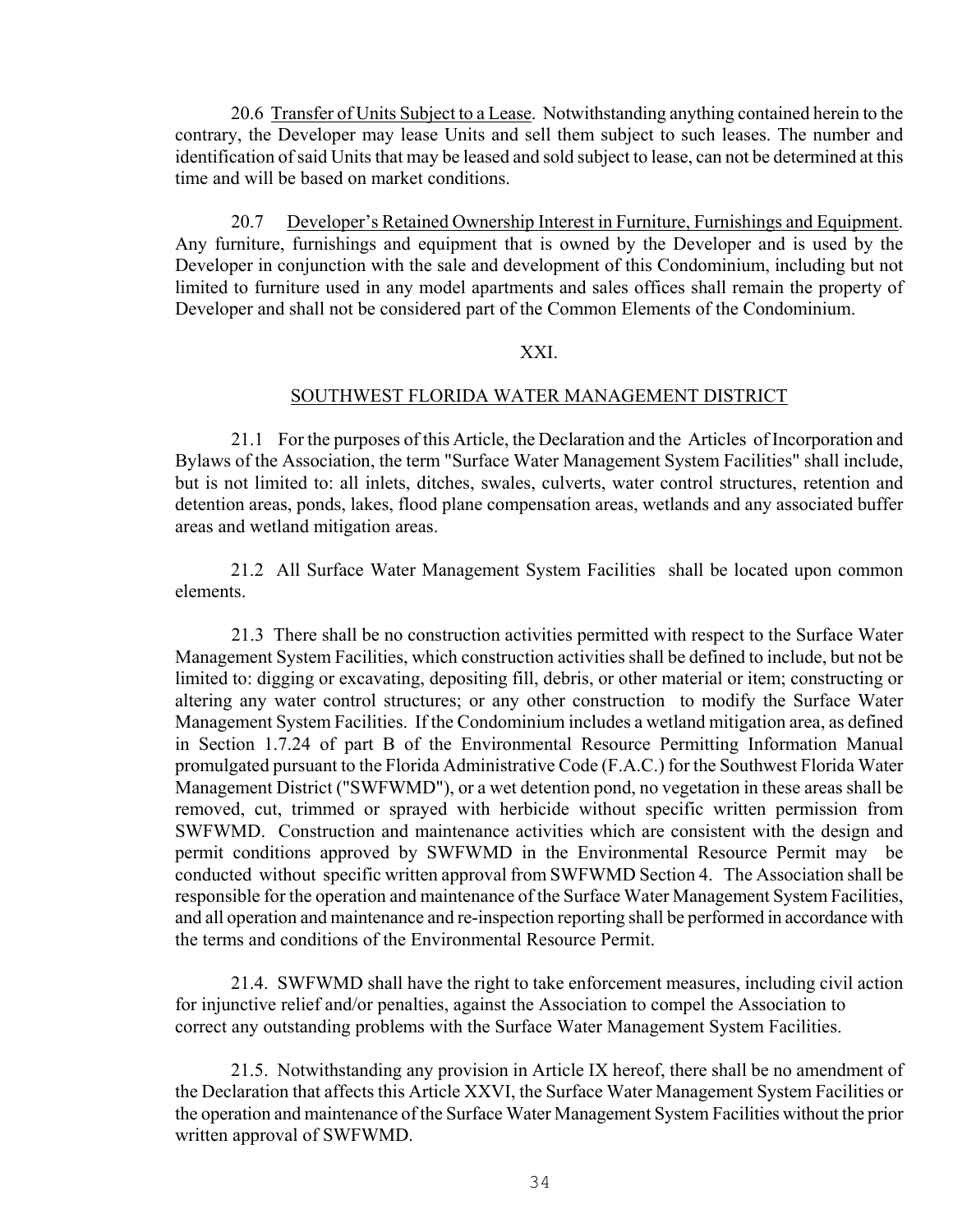21.6. If this Declaration is terminated pursuant to Article XIII and the Association is dissolved, all unit owners shall be jointly and severally responsible for the operation and maintenance of the Surface Water Management System Facilities in accordance with the requirements of the Environmental Resource Permit, unless and until an alternate entity assumes responsibility.

 21.7. If there is on site wetland mitigation as defined in said Section 1.7.24 on the common elements, the Association budget shall allocate sufficient funds for the monitoring and maintenance of the wetland mitigation areas each year until SWFWMD determines that the mitigation areas are successful in accordance with the Environmental Resource Permit.

## XXII.

# SPECIAL PROVISIONS TO SATISFY THE REQUIREMENTS OF FEDERAL NATIONAL MORTGAGE ASSOCIATION

22.1 The Association shall allow all unit owners, their lenders, insurers and guarantors of first mortgages to inspect, during normal business hours, all of the records of the Association.

22.2 Upon written request, the Association shall furnish its most recent annual statement to any holder of a first mortgage of a unit in the condominium.

22.3 The Association may cancel, without penalty or cause, any contract or lease made by it before unit owners, other than the Developer, assume control of the Association, upon written notice to the other party.

22.4 Unless waived pursuant to Section 718.112(2)(f), Florida Statutes, the Association shall maintain an adequate reserve fund for the maintenance and repair of the common elements, which shall be funded from regular monthly assessments for common expenses.

22.5 Upon written request, the Association shall furnish the following notices to the holder, insurer or guarantor of any mortgage of any unit in the condominium:

> (a) Notice of any condemnation or casualty loss that affects a material portion of the condominium property or the applicable unit.

> (b) Notice of any delinquency in the payment of assessments more than sixty (60) days past due as to the applicable unit.

> (c) Notice of any lapse, cancellation or material modification of any insurance policy or fidelity bond maintained by the Association.

> (d) Notice of any proposed action, which would require the consent of a percentage of mortgage holders.